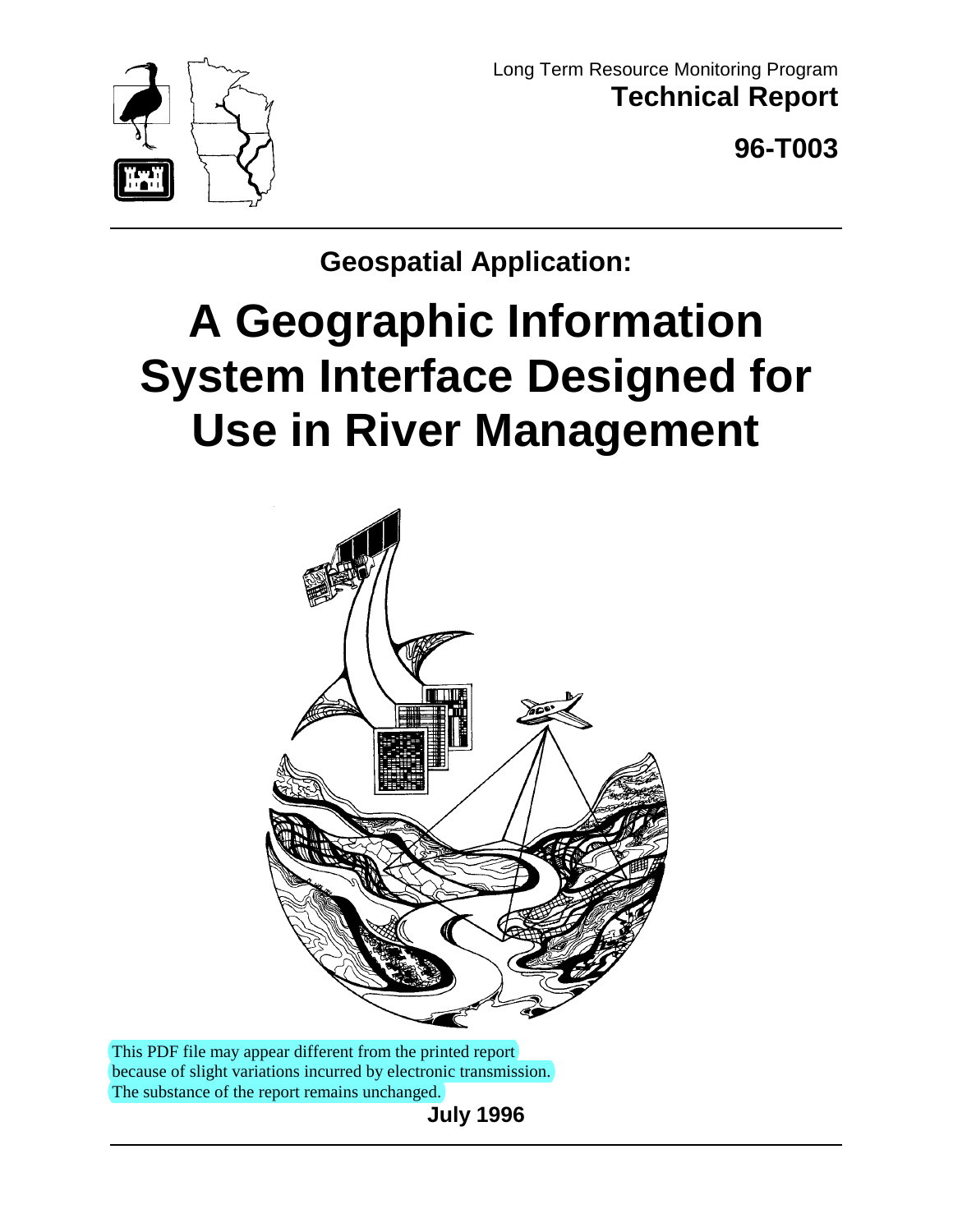# **Geospatial Application: A Geographic Information System Interface Designed for Use in River Management**

by

David R. McConville Saint Mary's University of Minnesota Resource Studies Center 700 Terrace Heights Winona, Minnesota 55987

Thomas W. Owens National Biological Service Environmental Management Technical Center 575 Lester Avenue Onalaska, Wisconsin 54650

and

Anjela S. Redmond Illinois Natural History Survey Pool 26 Field Station 4134 Alby Alton, Illinois 62002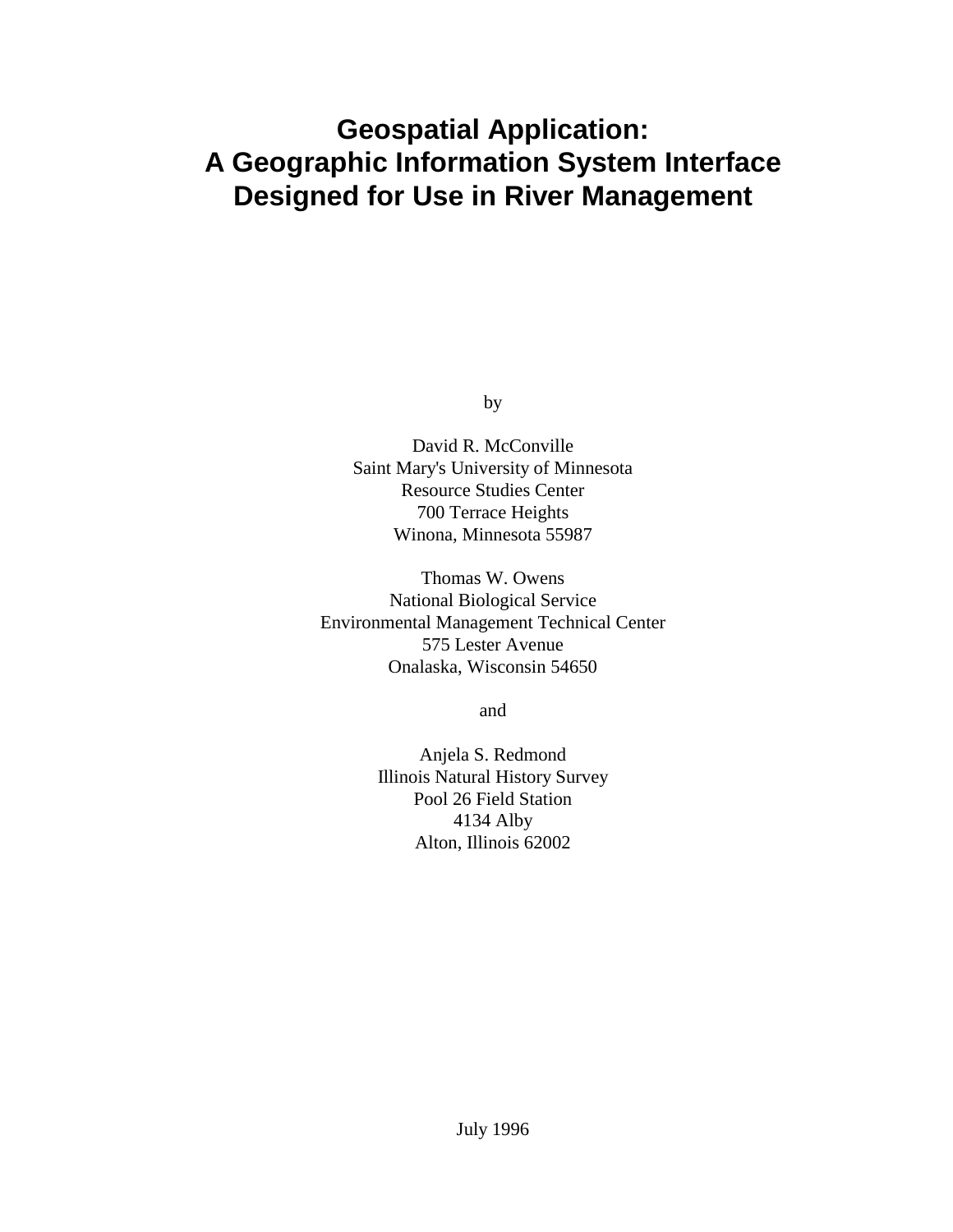*LTRMP Technical Reports provide Long Term Resource Monitoring Program partners with scientific and technical support.*

*All reports in this series receive anonymous peer review.*

#### **National Biological Service Environmental Management Technical Center**

CENTER DIRECTOR Robert L. Delaney

GEOSPATIAL APPLICATIONS DIRECTOR Frank D'Erchia

INFORMATION AND TECHNOLOGY SERVICES DIRECTOR Norman W. Hildrum

INFORMATION TRANSFER AND MEDIA SERVICES MANAGER Terry D'Erchia

> REPORT EDITOR Deborah K. Harris

Cover graphic by Mi Ae Lipe-Butterbrodt

Mention of trade names or commercial products does not constitute endorsement or recommendation for use by the National Biological Service, U.S. Department of the Interior.

*The National Biological Service . . . gathering, analyzing, and sharing the biological information necessary to support the wise stewardship of the Nation's natural resources.*



Printed on recycled paper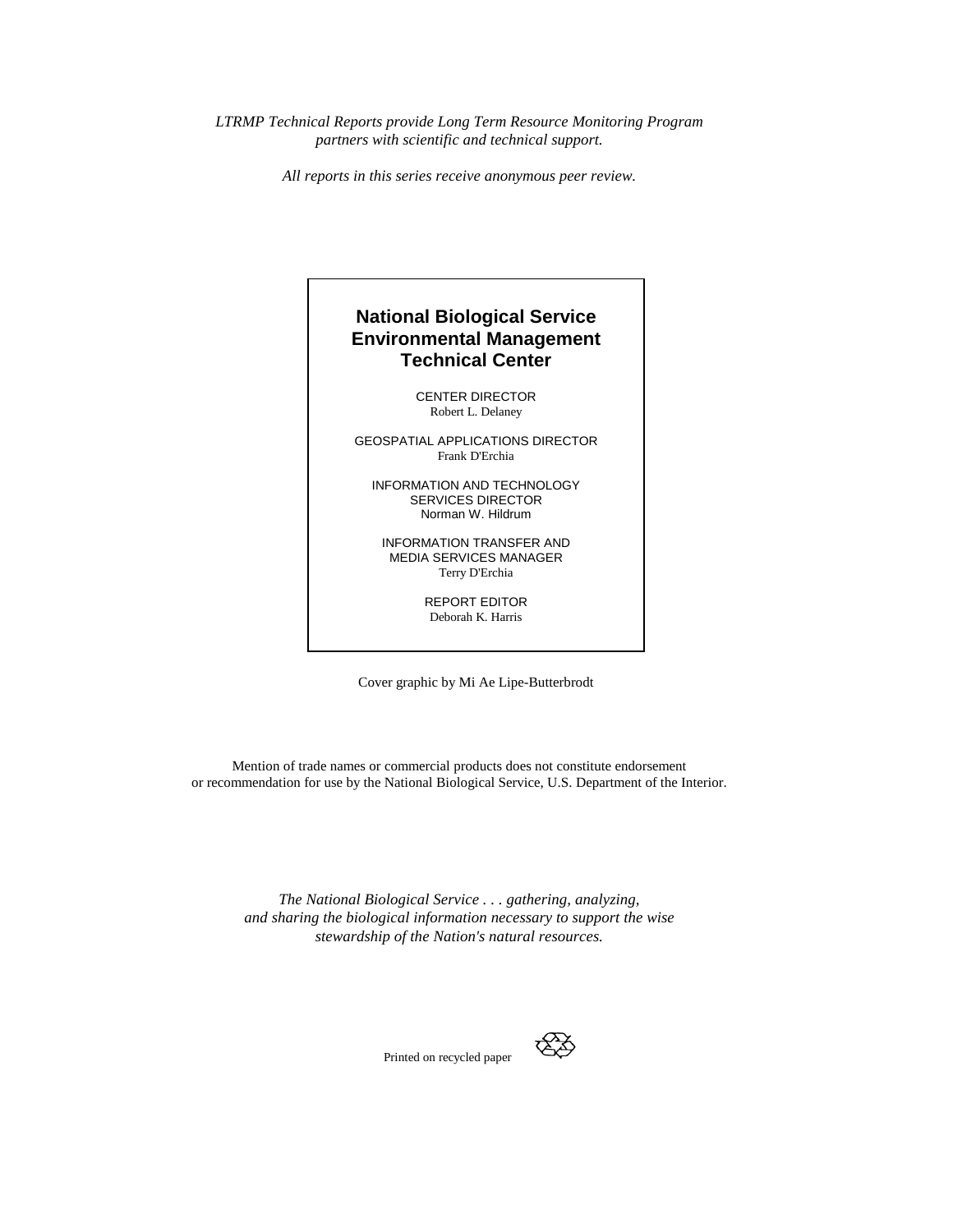# **Contents**

| Endangered Species, Historical or Archeological Sites, and Fisheries Research Sites  6 |  |
|----------------------------------------------------------------------------------------|--|
|                                                                                        |  |
|                                                                                        |  |
|                                                                                        |  |
|                                                                                        |  |
|                                                                                        |  |
|                                                                                        |  |
|                                                                                        |  |
|                                                                                        |  |
|                                                                                        |  |
|                                                                                        |  |
|                                                                                        |  |
|                                                                                        |  |
| Appendix A. Flow Charts Documenting the Interface Structure and Program Flow           |  |
| Appendix B. National Wetlands Inventory Classification for the Calhoun Point Area  B-1 |  |

# **Figures**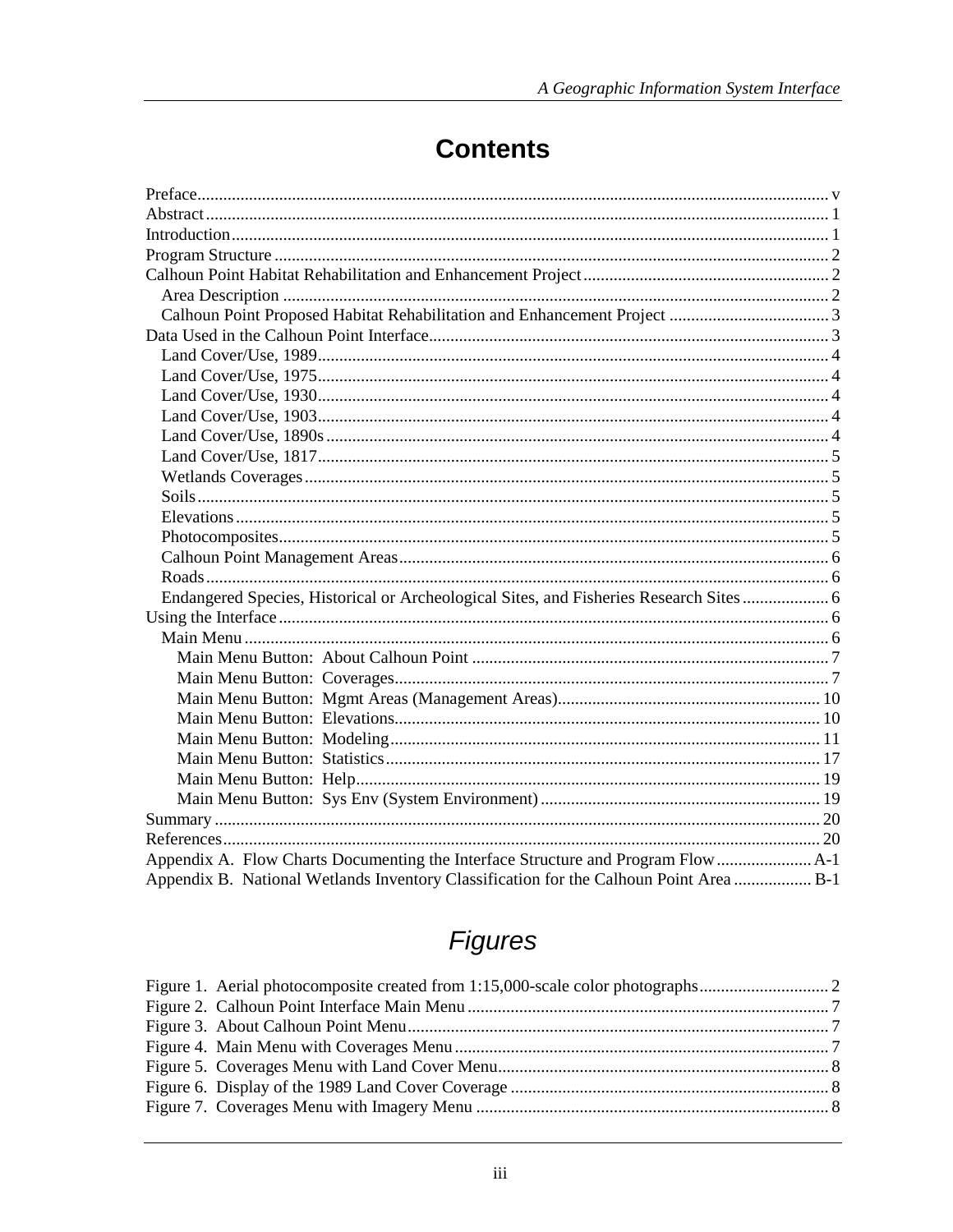| Figure 26. Coverages Menu with Landcover Menu in the Statistics Module for selecting a |  |
|----------------------------------------------------------------------------------------|--|
|                                                                                        |  |
|                                                                                        |  |
|                                                                                        |  |
|                                                                                        |  |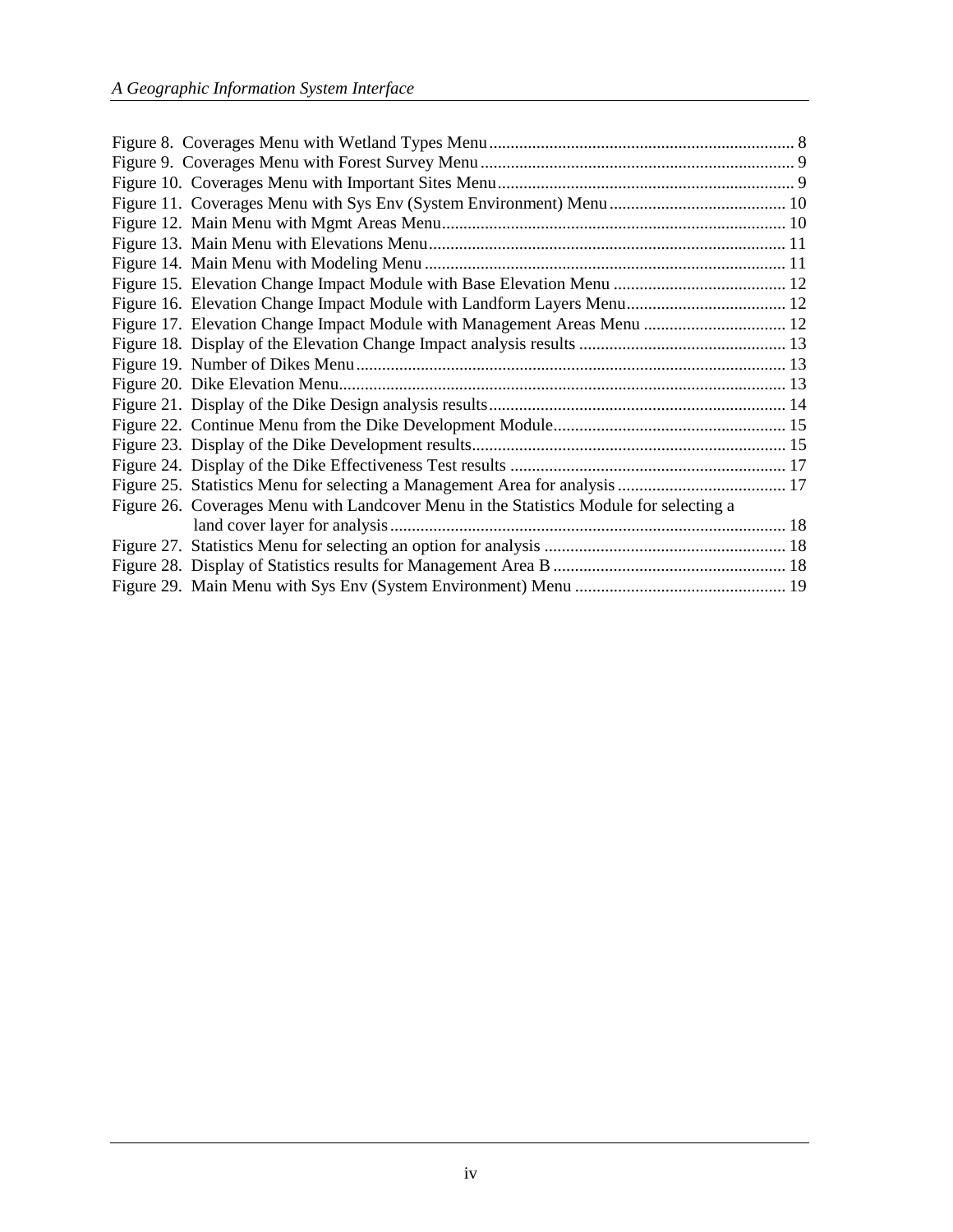# **Preface**

The Long Term Resource Monitoring Program (LTRMP) was authorized under the Water Resources Development Act of 1986 (Public Law 99-662) as an element of the U.S. Army Corps of Engineers' Environmental Management Program. The LTRMP is being implemented by the Environmental Management Technical Center, a National Biological Service Science Center, in cooperation with the five Upper Mississippi River System (UMRS) States of Illinois, Iowa, Minnesota, Missouri, and Wisconsin. The U.S. Army Corps of Engineers provides guidance and has overall Program responsibility. The mode of operation and respective roles of the agencies are outlined in a 1988 Memorandum of Agreement.

The UMRS encompasses the commercially navigable reaches of the Upper Mississippi River, as well as the Illinois River and navigable portions of the Kaskaskia, Black, St. Croix, and Minnesota Rivers. Congress has declared the UMRS to be both a nationally significant ecosystem and a nationally significant commercial navigation system. The mission of the LTRMP is to provide decision makers with information for maintaining the UMRS as a sustainable large river ecosystem given its multiple-use character. The long-term goals of the Program are to understand the system, determine resource trends and effects, develop management alternatives, manage information, and develop useful products.

The strategy to conduct spatial analyses to provide support to LTRMP partner activities is included in the LTRMP Operating Plan (USFWS 1993) as Strategy 4.3.1, Develop Data *Management and Analysis Capabilities*. This report was developed with funding provided by the Long Term Resource Monitoring Program.

Additional copies of this report may be obtained from the National Technical Information Service, 5285 Port Royal Road, Springfield, Virginia 22161 (1-800-553-6847 or 703-487-4650).

This report may be cited:

McConville, D. R., T. W. Owens, and A. S. Redmond. 1996. Geospatial application: A geographic information system interface designed for use in river management. National Biological Service, Environmental Management Technical Center, Onalaska, Wisconsin, July 1996. LTRMP 96-T003. 21 pp.  $+$  Appendixes A-B.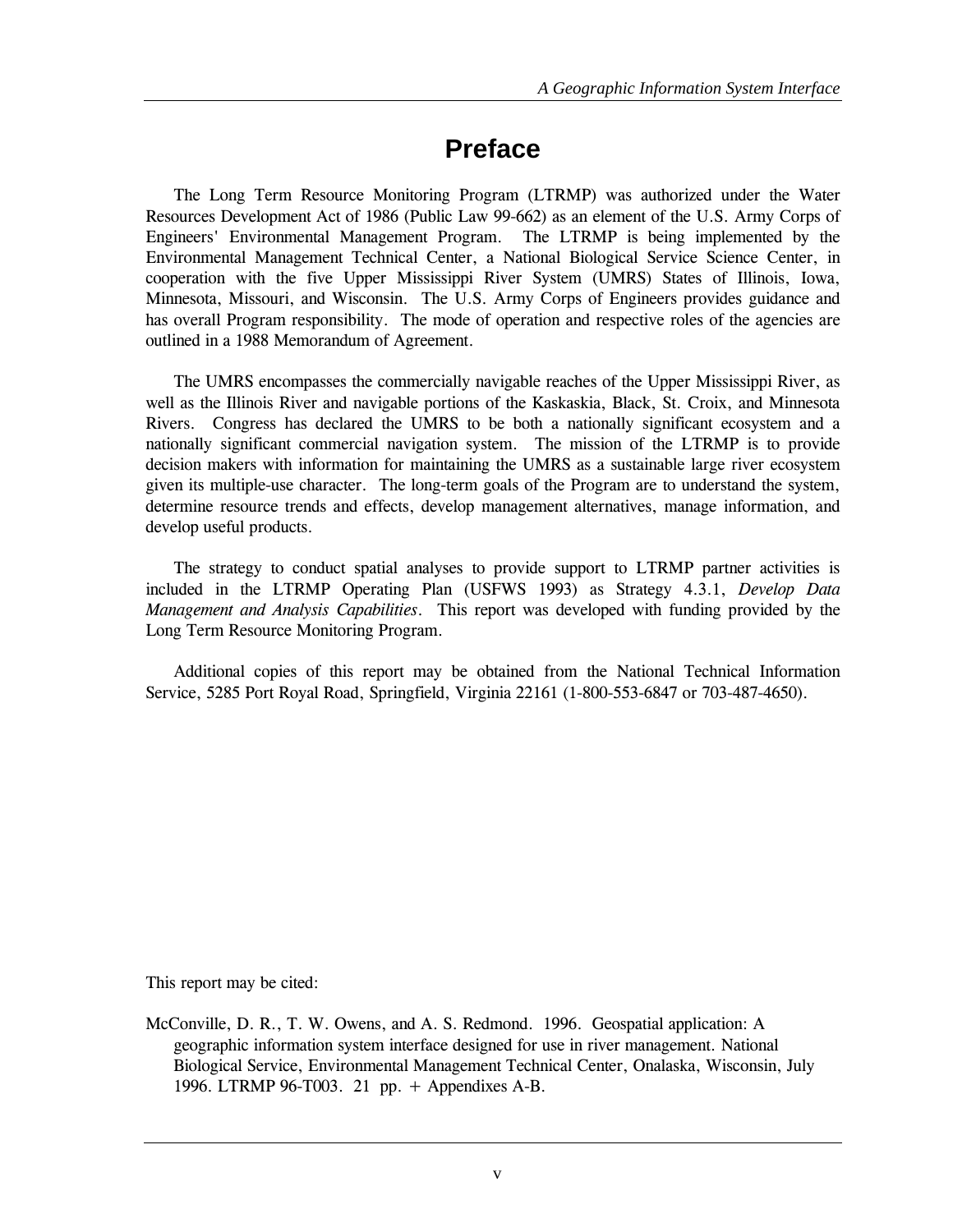# **Geospatial Application: A Geographic Information System Interface Designed for Use in River Management**

**By David R. McConville, Thomas W. Owens, and Anjela S. Redmond**

#### **Abstract**

A pilot geographic information system (GIS) graphical user interface (GUI) was designed to facilitate habitat rehabilitation and enhancement planning by the U.S. Army Corps of Engineers, St. Louis District. Undertaken in summer 1993, the project was developed to provide sample analyses for the Calhoun Point Habitat Rehabilitation and Enhancement Project on Pool 26 of the Upper Mississippi River System. The main objective of the project was to show how a GIS can assist in the design and evaluation of a project. The interface allows users to become familiar with the features of the area from a contemporary as well as a historical perspective, conduct statistical summaries, and develop and test varying modeling scenarios involving dike placement and water level elevations. The interface was written in Arc Macro Language and executed in the ARC/INFO version 6.1 (Environmental Systems Research Institute, Redlands, CA) vector and raster environment on a UNIX workstation platform. The GUI is menu-driven and designed around an expandable hierarchical data structure. In operation, the user sets the analysis environment by selecting, through a series of menus, the elements needed for analysis, including the land cover layer, management plan, and elevations. Graphic and numeric results are displayed on the screen.

## **Introduction**

Geographic information systems (GIS) are powerful processing tools for spatial analysis. To demonstrate the capabilities of this tool in facilitating river management and habitat analysis, an interface program was created by using an ARC/INFO (Environmental Systems Research Institute, Redlands, CA) GIS.

We describe a specific interface program example in detail, guiding the user step-by-step through the interface menus. The U.S. Army Corps of Engineers (Corps), St. Louis District, expressed an interest in using a GIS for project design and planning on a Habitat Rehabilitation and Enhancement Project (HREP). At the National Biological Service, Environmental Management Technical Center (EMTC), at Onalaska, Wisconsin, the interface program was developed around the requirements for a specific HREP, with the coverages and analysis modules designed to produce the output that the planners for the project desired. However, the main objective in developing the program for this project was to show the planners how a GIS can assist in the design and evaluation of an HREP. Among other aids, the interface affords planners an opportunity to experiment with levee placement and provides them with the ability to interactively design and analyze the results of various design scenarios. In this instance, the program served only as an example of how a GIS can be used in project planning and design.

The interface program can be modified for use with other projects that have the needed spatial data layers. In addition, the menus and analysis modules in the program could be structured to meet the objectives of a project with different design and management plans than those of the example presented in this manual.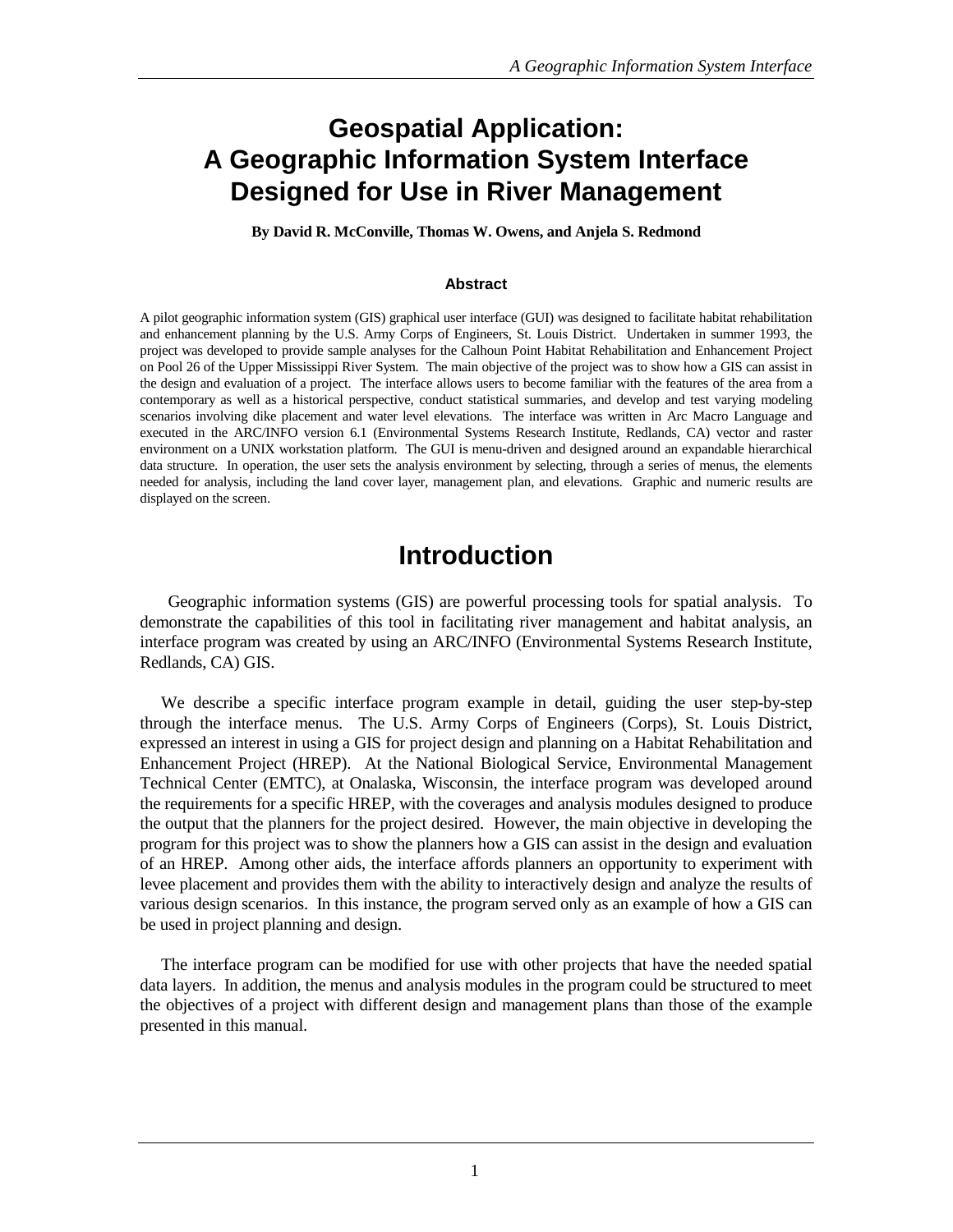# **Program Structure**

Based on a hierarchical data structure, the interface main menu is the trunk of the program and secondary menus branch from it (Appendix A). As a generic structure, the series of menus provides access to displays of coverages, management area plans, and elevations that will be used for analysis. The different management area plans and elevation coverages can be overlaid onto the other available coverages. The analysis section of the program is a series of modules written in Arc Macro Language, a programming language in ARC/INFO that processes the data and produces the results. The user sets the analysis environment by selecting, through a series of menus, the land cover, management plan, and elevations for analysis. Graphic and numeric results are displayed on the screen.

Some menu options displayed in the program are not available. If one of these options is chosen, a message stating the unavailability of this selection will appear. The purpose of providing these options in the program is to show the user the further capabilities of the program. For example, in the modeling section of the interface, the user can choose from one or multiple dikes to model. The user can now exercise the full suite of options for a single-dike design but only a subset of options for multiple-dike design. The multiple-dike design option was added later to demonstrate the expandability of the interface.

# **Calhoun Point Habitat Rehabilitation and Enhancement Project**

## *Area Description*

Calhoun Point is a floodplain management complex on Pool 26 at the confluence of the Illinois and Mississippi Rivers in Calhoun County, Illinois. The area is owned by the Corps and is managed by the U.S. Fish and Wildlife Service, Mark Twain National Wildlife Refuge, and the Illinois Department of Conservation.

The 890.3-ha (2,200-acre) area consists of lowland hardwood forests and small areas of open water, backwater sloughs, and farmland (Fig. 1). Construction of Lock and Dam 26 at Alton, Illinois, about 32 km (20 mi) downstream of Calhoun Point, affected the character of the Calhoun Point area by altering the open-flow regime of the Mississippi and Illinois Rivers. In 1938, when the dam was completed and the gates closed, water levels in Calhoun Point rose 2.6 m (8.5 ft) (Nelson et al. 1994). About 242.8 ha (600 acres) of emergent land in Calhoun Point were permanently inundated by the increase in river stage. Water levels in Calhoun Point are now controlled by operations at Lock and Dam 26. The average water level on Pool 26 is 127.9 m (419.5 ft).



**Figure 1.** Aerial photocomposite created from 1:15,000 scale color photographs.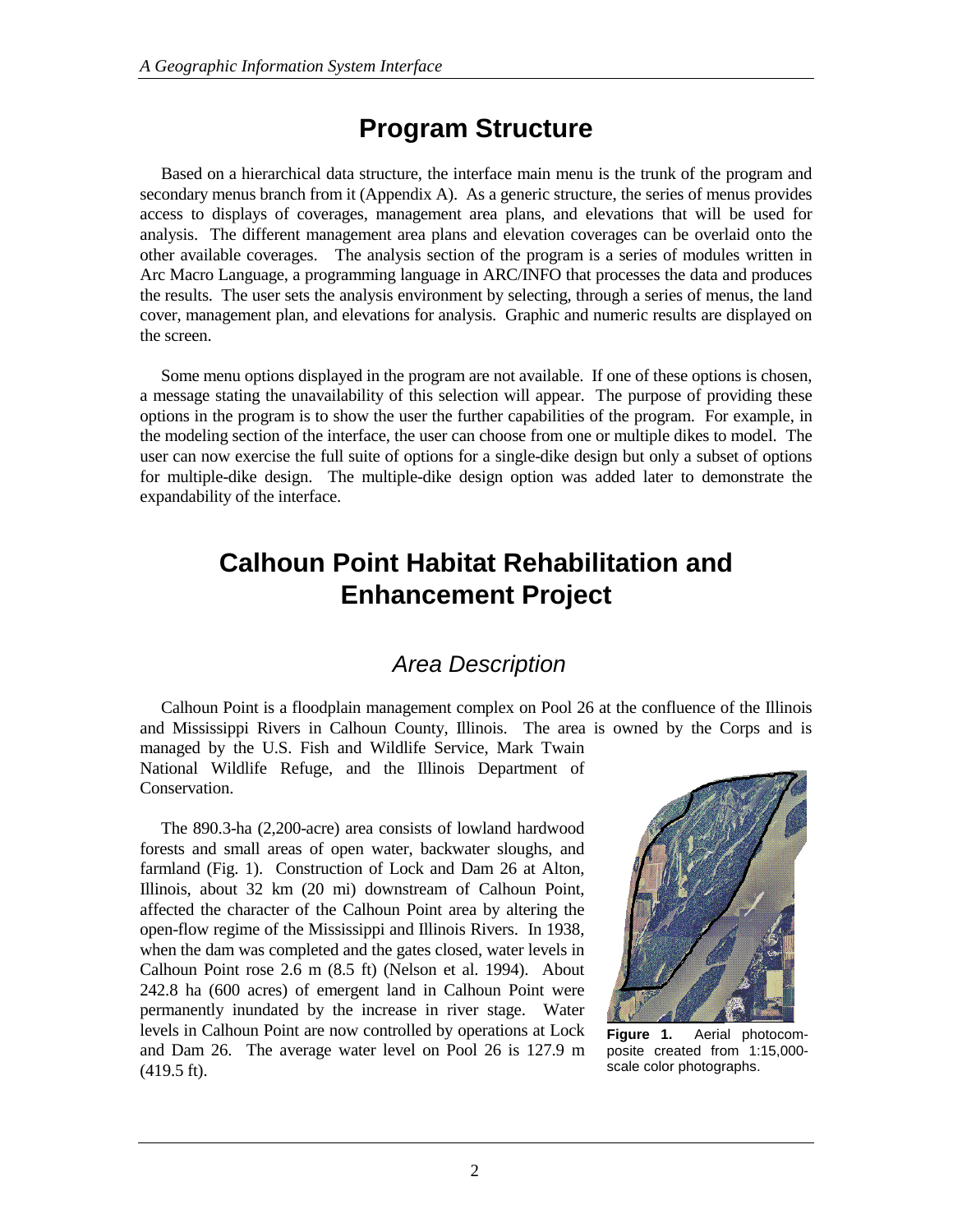The Calhoun Point area is characterized by low topography, with a high elevation of 131 m (430 ft) above mean sea level (msl). Most of the area is 129.2 m (424 ft) above msl or lower (Roelle and Hamilton 1991). Natural and constructed low-head levees are present in parts of Calhoun Point but do not prevent the flooding by the Illinois and Mississippi Rivers that occurs because of the low relief of the area. Between 1972 and 1991, the river stage exceeded 129.2 m (424 ft) above msl on 25 occasions; in some years, floods occurred as many as five times during the growing season. Silt deposition also occurred during these floods. In 1990, when Calhoun Point flooded five times, several inches of silt were deposited. According to the Corps (1994), the average sedimentation rate after impoundment on Pool 26 is 1.3 cm (0.5 inches)/yr.

Frequent flooding and the resulting sedimentation can have negative effects on the biota in Calhoun Point. Flooding can kill tree seedlings if they are overtopped by floodwaters and can destroy moist-soil vegetation and agricultural crops used by wildlife. Sedimentation can also prevent the growth of aquatic vegetation and inhibit movement of and suitable spawning habitat for several species of fish inhabiting backwaters of Calhoun Point (Corps 1994).

## *Calhoun Point Proposed Habitat Rehabilitation and Enhancement Project*

The area is recognized as a valuable, multiple-use resource by resource managers in the States of Illinois and Missouri who have lost substantial portions of their wetlands and want to preserve remaining areas. The Corps is also interested in preserving and enhancing riverine wetlands. The area is a candidate for environmental improvement under the Upper Mississippi Environmental Management Program (Public Law 99-662, Upper Mississippi River Management Act of 1986).

In February 1991, a 4-day workshop was held under the sponsorship of the Riverlands Area Office of the Corps of Engineers, Region 3 of the Fish and Wildlife Service, and the Illinois Department of Conservation. This workshop produced the framework for future management of Calhoun Point (Roelle and Hamilton 1991). The goal of the proposed habitat rehabilitation project is to improve and prolong the longevity of the area as a multiple-use resource for fish, wildlife, and recreation. The most important element of the management plan was determined to be the re-creation of the low-head levee system around the area. This would simplify water level management in the area, reduce the frequency of flooding, and reduce sediment inflow. Other proposed actions included installing water control structures, removing selected woody vegetation around the fringes of lakes, installing short dikes between lakes to facilitate independent management, and revegetating certain areas with plants high in waterfowl value. Suggestions for primary fish habitat improvements included reconnecting selected lakes with the mainstem river in a way that minimizes silt inflow and dredging selected lakes to re-create deeper water habitat.

# **Data Used in the Calhoun Point Interface**

The availability and suitability of data is an important aspect of any analysis. The National Biological Service, EMTC, at Onalaska, Wisconsin, maintains an extensive database on the Upper Mississippi River System. Most of the data used in the program are present in this database. Descriptions for each spatial coverage used in the interface program for Calhoun Point follow.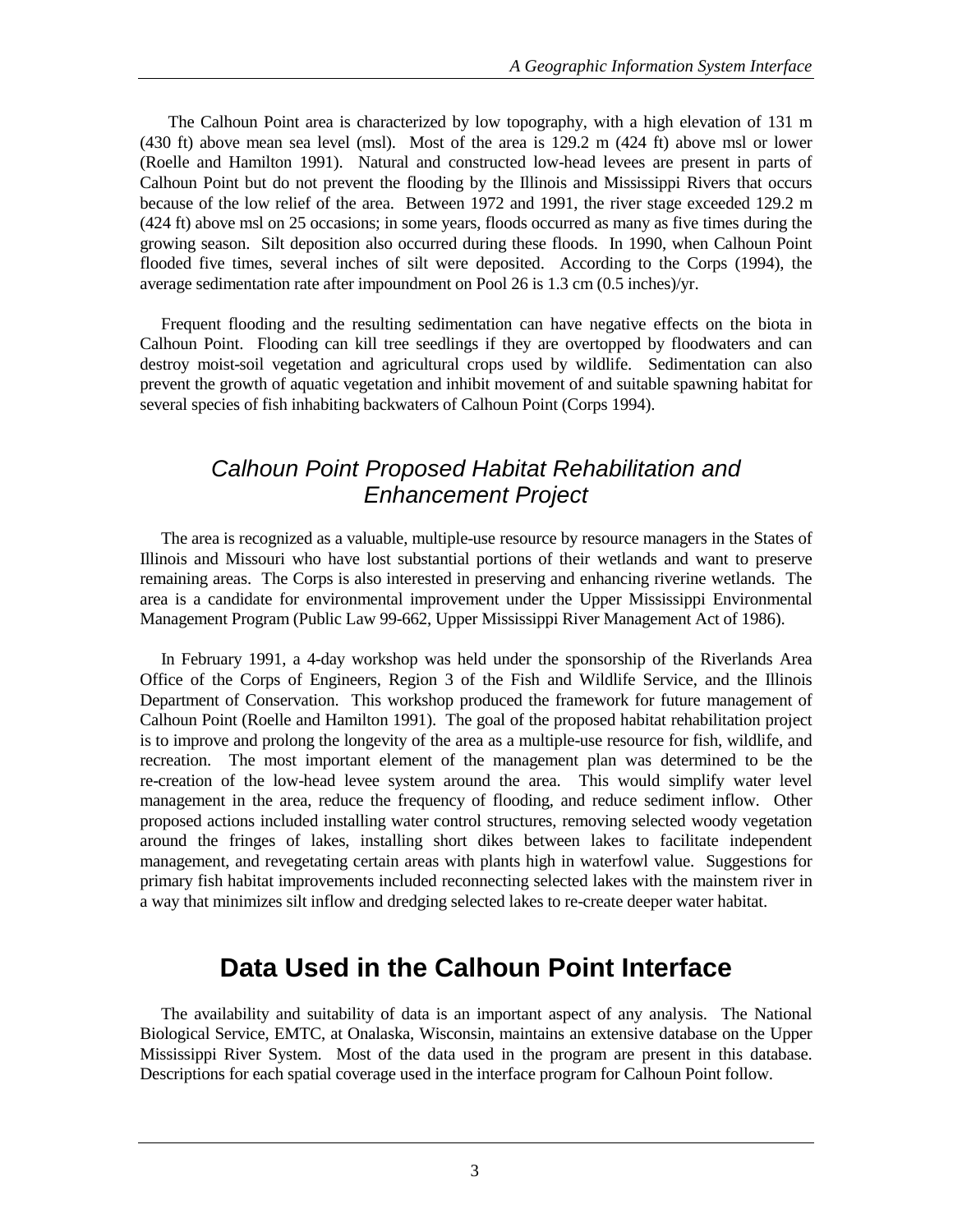#### *Land Cover/Use, 1989*

The 1989 land cover/use coverage was created from 1:15,000-scale color-infrared aerial photography using a genus-level classification scheme and a minimum mapping unit of less than 0.4 ha (1 acre), 10% vegetation cover. The data were interpreted by the Midcontinent Ecological Science Center (D'Erchia 1993).

#### *Land Cover/Use, 1975*

The 1975 land cover/use coverage was created as part of the Great River Environmental Action Team (GREAT) project. The data were interpreted from 1:24,000-scale color-infrared aerial photography. The minimum mapping unit was about 0.4 ha (1 acre). Copies of the photographic mylars were rectified and computerized in the early 1990s by the Midcontinent Ecological Science Center (D'Erchia 1993).

#### *Land Cover/Use, 1930*

The 1930 land cover/use coverage was created from a composite of aerial photographs collected between 1927 and 1936. The photographs were interpreted by the U.S. Geological Survey (Rolla, Missouri) for inclusion in the Corps St. Louis District's report titled "Terrestrial and aquatic land use and habitat change as a result of the nine-foot channel project," released March 1980. These data were then computerized by the Long Term Resource Monitoring Program (LTRMP) from project mylars. Original data interpretation was performed at a 1:24,000-scale and 50% vegetation cover. The original minimum mapping unit is unknown (D'Erchia 1993).

#### *Land Cover/Use, 1903*

The 1903 land cover/use data were created for the U.S. Army Corps of Engineers (Chicago) from J. W. Woermann's 1902–04 map of the secondary triangulation system of the Illinois and Des Plaines Rivers from Chicago, Illinois, to the mouth of the Illinois River. Copies of the maps were computerized by the Pool 26 Field Station, LTRMP. The minimum mapping unit, minimum vegetative mapping cover, method of data acquisition, original mapping scale, and the scale of the map computerized are unknown.

#### *Land Cover/Use, 1890s*

The 1890s land cover/use data were collected by the Mississippi River Commission Survey. The data were collected through a series of ground surveys and tower observations, then drafted using a plane table. The data were computerized in the 1990s by the LTRMP. The original map scale was 1:20,000 (D'Erchia 1993).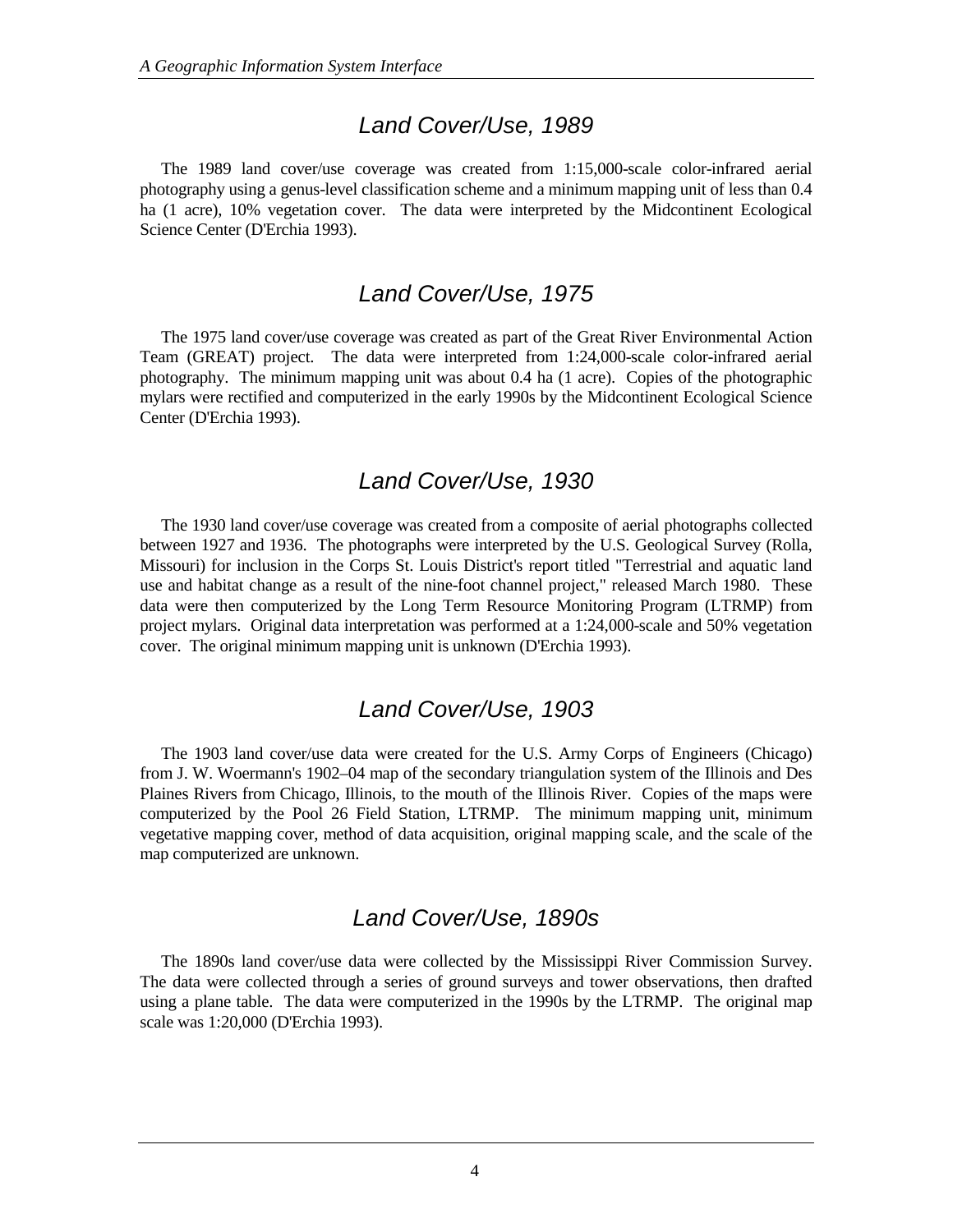#### *Land Cover/Use, 1817*

The 1817 land cover/use data were created from a 1817 Federal land surveyors' plat map. Copies of the maps were provided by the Illinois State archives and the data computerized by the Pool 26 Field Station, LTRMP. The minimum mapping unit, minimum vegetative mapping cover, method of data acquisition, original mapping scale, and the scale of the map computerized are unknown.

#### *Wetlands Coverages*

Four National Wetlands Inventory (NWI) wetlands coverages are included. These are NWI System and Subsystem, System and Class, Class and Subclass, and Water Regime. All were derived from the NWI wetlands' codes contained in the 1989 land cover/use coverage previously listed. The NWI classification codes were determined at the time of photointerpretation by personnel at the Midcontinent Ecological Science Center (D'Erchia 1993).

#### *Soils*

The soils coverage was created from paper maps contained within the publication *Soil Survey of Calhoun County, Illinois* (Lilly 1989). The scale of the coverage is 1:15,850; the minimum mapping unit is unknown. The original survey was made by the U.S. Department of Agriculture, Soil Conservation Service, and by the Illinois Agricultural Experiment Station (Lilly 1989). The data were computerized in 1994 by the LTRMP.

#### *Elevations*

The elevation contour coverage was created from a 1990 partial 2-ft line contour coverage of the Calhoun Point Environmental Demonstration Area provided by the U.S. Army Corps of Engineers, St. Louis District, and supplemented with additional field data obtained in spring 1994 (vertical datum unknown). The field map is unverified, and the original mapping scale and the scale of the map computerized are unknown. The line coverage was created with the Universal Transverse Mercator (UTM) coordinate system, Zone 15, North American Datum of 1927. For modeling, 1-ft raster cell coverages from 420 to 432 ft above msl were interpolated from this line coverage with the ARC/INFO Triangulated Irregular Network (TIN) module. All automation and elevation coverage derivations occurred at the LTRMP in summer 1993. No quality control of the interpolated coverage was performed since the interface served only as an example of GIS capabilities and was not used in the actual Calhoun Point HREP planning and design.

### *Photocomposites*

Georeferenced true-color and color-infrared aerial photocomposites were created. These were created from the EMTC's 1:15,000-scale photography of Pool 26 from September 1989, using GRID image analysis tools.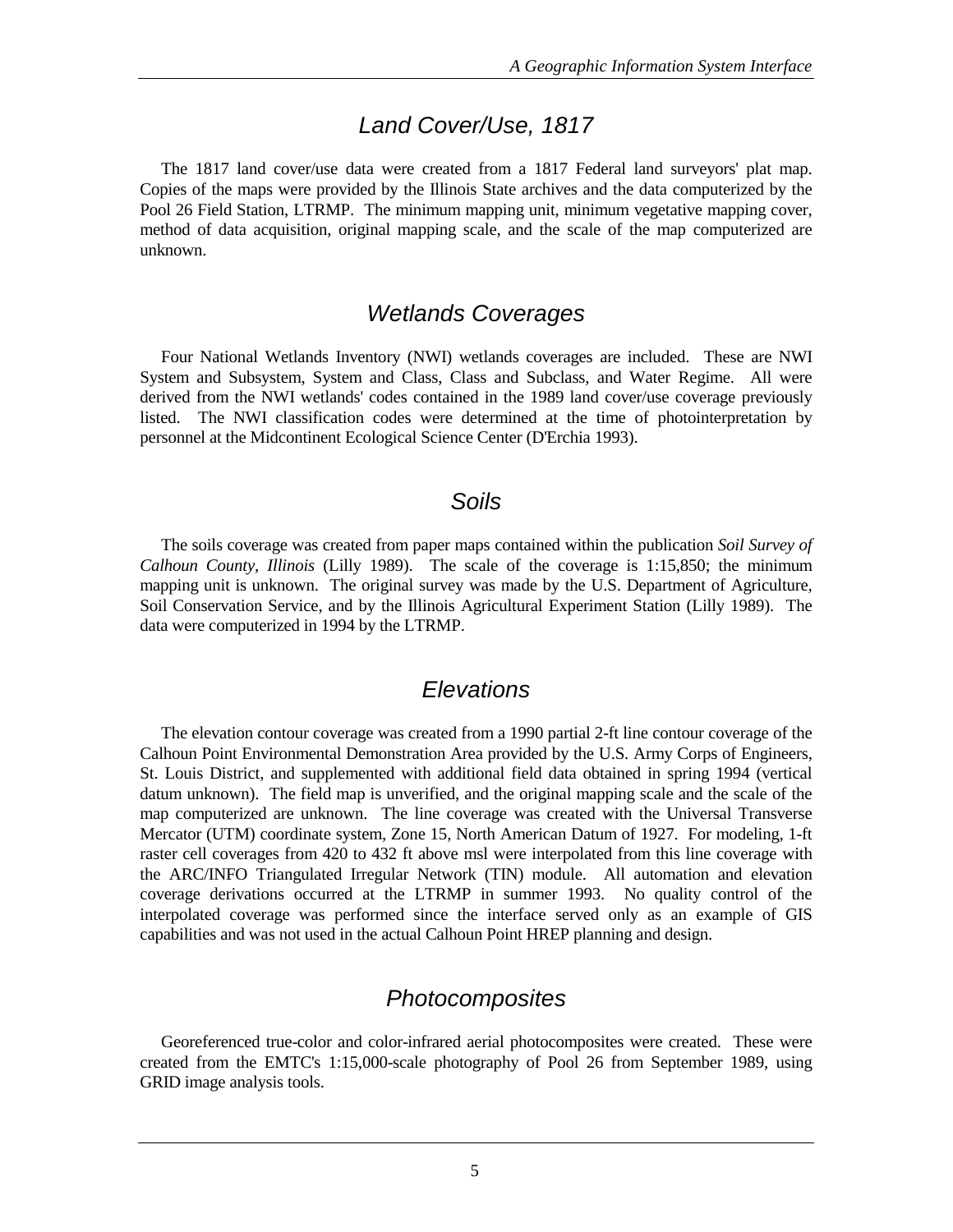#### *Calhoun Point Management Areas*

The management areas coverage was created from sketches provided by the Corps, St. Louis District, Missouri (Gates and Nico 1993). The data were interpreted and computerized by the LTRMP. The management areas coverage was registered to the 1989 land cover/use coverage listed previously.

#### *Roads*

The road coverage was created from the U.S. Geological Survey's 1:24,000-scale, 7.5-ft quadrangle tiles (trngrafton & trnbrussels). It was computerized by the LTRMP (D'Erchia 1993).

### *Endangered Species, Historical or Archeological Sites, and Fisheries Research Sites*

Coverages for endangered species, historical or archeological sites, and fisheries research sites were created at the Pool 26 Field Station, LTRMP. The endangered species coverage and the historical or archeological coverages simply provide warnings that sites of significance exist. Location information is not specific because of the desire to protect the areas. Further information on endangered species can be obtained from the Program Manager, Endangered Species Protection, Illinois Department of Conservation, Springfield, Illinois. Information on historical or archeological sites is available from the Chair, Illinois Archeological Survey Site File Access Committee, Illinois State Museum, Springfield, Illinois.

The fisheries site coverage was created as a point coverage of active LTRMP fish collection locations. Specific site information is listed on the fisheries site coverage.

## **Using the Interface**

This program was created in ARC/INFO version 6.1 and run on a Sun workstation platform. The interface is designed to be run from within the directory that contains the necessary databases listed in the preceding section. After you have initiated an ARC session, start the interface by typing "**&run calstart**" at the ARC prompt.

Upon first entering the program, a menu appears and you are asked to choose the screen display size. The small screen option is designed for a 14- to 15-inch monitor (if you are using an X-window emulator program on your personal computer) and the large screen choice is designed for a 17-inch monitor or larger. Choose the option that applies to your monitor size.

## *Main Menu*

After the screen size has been set, an aerial photocomposite of Calhoun Point is drawn on the screen, and the Calhoun Point Main Menu appears at the top (Fig. 2). The Main Menu bar contains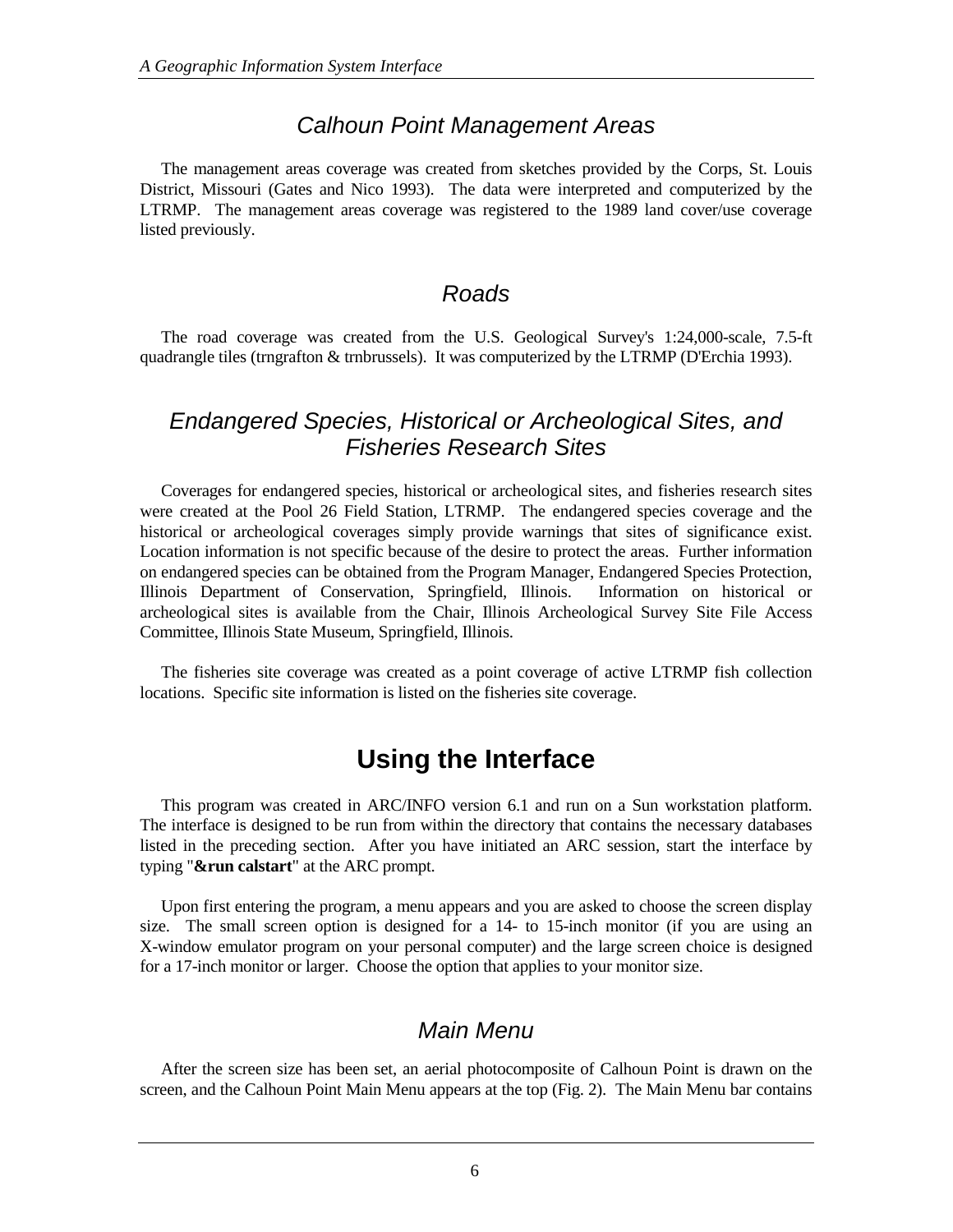buttons that represent the eight major components of the program. Information about each component and the choices available under each button follows.

|  | Calhoun Point Main Menu                                                                                                                                     |
|--|-------------------------------------------------------------------------------------------------------------------------------------------------------------|
|  | About Calhoun Point $\nabla$ ) Coverages ) Mgmt Areas $\nabla$ ) Elevations $\nabla$ ) Modeling $\nabla$ ) Statistics $\nabla$ )<br>Help $\nabla$ ) Sys Env |

**Figure 2.** Calhoun Point Interface Main Menu.

#### **Main Menu Button: About Calhoun Point**

This button provides several views of Calhoun Point to show the location of the project area from several perspectives. The menu that appears after you select the About Calhoun Point button contains three choices (Fig. 3). "In the UMRS" presents the area in the perspective of the Upper Mississippi River System. "On Pool 26" shows the location of Calhoun Point on Pool 26 of the Mississippi River. "Local Reference" provides a close-up view of the project area in detail, as well as a brief overview of the area's history.

| $\mathbb{Z}$<br><b>Calhoun Point Main Menu</b>                                                                                                                                    |  |  |  |  |  |
|-----------------------------------------------------------------------------------------------------------------------------------------------------------------------------------|--|--|--|--|--|
| About Calhoun Point $\overline{v}$ )<br>Modeling $\nabla$<br>Elevations $\nabla$<br>Statistics $\nabla$ )<br>Coverages<br>Mgmt Areas $\pi$ )<br>Help $\nabla$<br>Sys Env $\nabla$ |  |  |  |  |  |
| <b>About Calhoun Point</b>                                                                                                                                                        |  |  |  |  |  |
| In the UMRS                                                                                                                                                                       |  |  |  |  |  |
| On Pool 26                                                                                                                                                                        |  |  |  |  |  |
| Local Reference                                                                                                                                                                   |  |  |  |  |  |

**Figure 3.** About Calhoun Point Menu.

#### **Main Menu Button: Coverages**

Selecting the Coverages button on the Main Menu bar activates the Coverages Menu (Fig. 4). Menu selections available for viewing different coverages of the Calhoun Point area are land cover coverages, imagery, wetland types, soil types, endangered species, forest survey, important sites, roads, and system environment. Each Coverage Menu selection is explained in the following sections.

| $\mathcal{D}$<br><b>Calhoun Point Main Menu</b>                                                                                                                       | یی ا                      | Coverages            |
|-----------------------------------------------------------------------------------------------------------------------------------------------------------------------|---------------------------|----------------------|
| Modeling $\nabla$<br>Elevations $\nabla$<br>Statistics $\nabla$ )<br>About Calhoun Point v<br>Mqmt Areas $\nabla$<br>Help $\nabla$<br>Sys Env $\nabla$<br>Coverages ] |                           | Land Cover Coverages |
|                                                                                                                                                                       | Imagery                   |                      |
|                                                                                                                                                                       | Wetland Types             |                      |
|                                                                                                                                                                       | Soil Types                |                      |
|                                                                                                                                                                       | <b>Endangered Species</b> |                      |
|                                                                                                                                                                       | Forest Survey             |                      |
|                                                                                                                                                                       | Important Sites           |                      |
|                                                                                                                                                                       | Roads                     |                      |
|                                                                                                                                                                       | System Environment        |                      |

**Figure 4.** Main Menu with Coverages Menu.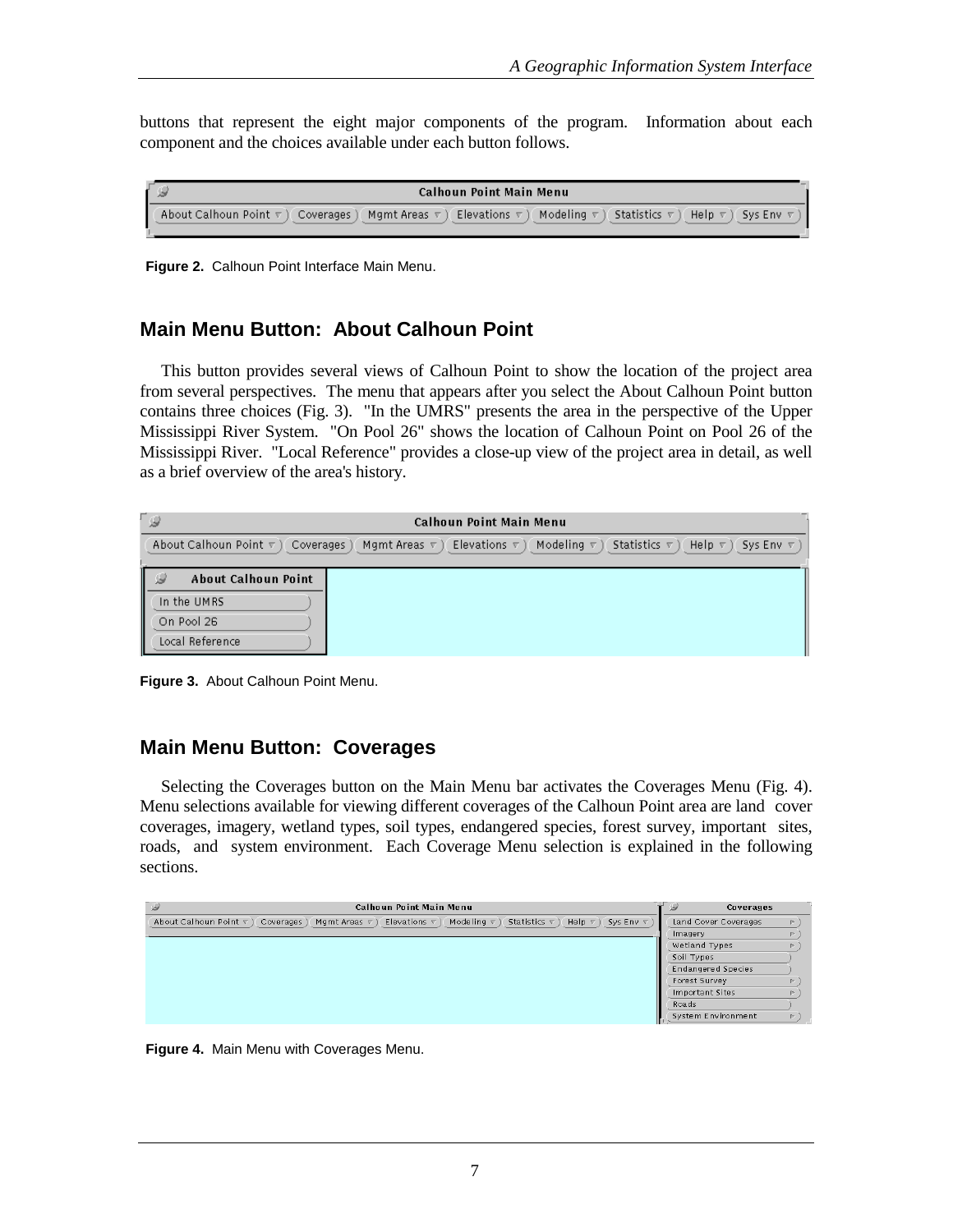*Coverages Menu Button: Land Cover Coverages.* Coverages displaying land cover from several years are available under this button selection. From the land cover menu that appears, you may choose to display land cover for the area from the years 1891, 1930, 1975, and 1989 (Fig. 5). The 1989 land cover display is shown in Figure 6. The year 1992 is also listed on the menu; however, the coverage is not yet available. Menu selections can be modified to include or exclude any coverage. The animate option available on the menu will draw each coverage in quick succession, providing a view of the change in land cover from 1891 to the present.

| Coverages                  | <b>Land Cover Coverages</b> |
|----------------------------|-----------------------------|
| Land Cover Coverages<br>b. | Animate                     |
| Imagery<br>Þ.              | 1992                        |
| Wetland Types              | 1989                        |
| Soil Types                 | 1975                        |
| <b>Endangered Species</b>  | 1930                        |
| Forest Survey<br>Þ.        | 1891                        |
| Important Sites<br>Þ.      |                             |
| Roads                      |                             |
| System Environment<br>Þ.   |                             |

**Figure 5.** Coverages Menu with Land Cover Menu.

The 1891 cover was derived from Mississippi River Commission Survey materials. The 1930 cover was derived from Corps St. Louis District materials. The 1975 cover was derived from GREAT I overlays. The 1989 layer was derived from the EMTC Pool 26 coverage. In each



**Figure 6.** Display of the 1989 Land Cover Coverage.

instance, land cover is represented by a seven-class system consisting of open water, marsh, grass and forbs, trees and shrubs, agriculture, urban/developed, and sand/mud.

|                        | Coverages                 |    |                 |
|------------------------|---------------------------|----|-----------------|
|                        | Land Cover Coverages      | p. | <b>Imagery</b>  |
| Imagery                |                           |    |                 |
| Wetland Types          |                           | P- |                 |
| Soil Types             |                           |    |                 |
|                        | <b>Endangered Species</b> |    | Color-Aerial    |
| Forest Survey          |                           | P. | Color IR-Aerial |
| <b>Important Sites</b> |                           |    |                 |
| Roads                  |                           |    |                 |
|                        | System Environment        |    |                 |
|                        |                           |    |                 |

*Coverages Menu Button: Imagery.* An Imagery Menu appears next to the Coverages Menu when you choose this button. You may choose to view either true-color or color-infrared views of Calhoun Point (Fig. 7). Both choices are photocomposites created from 1989 photography and georeferenced against the EMTC 1989 land cover layer for Pool 26.

**Figure 7.** Coverages Menu with Imagery Menu.

*Coverages Menu Button: Wetland Types.* When you select this button, the Wetland Types Menu appears next to the Coverages Menu (Fig. 8). Coverages available in this menu group feature classifications according to NWI criteria (USFWS 1986). The Wetland Types menu choices are NWI System and Subsystem, NWI System and Class, NWI Class and Subclass, and NWI Water Regime.

| g<br>Coverages            |    |                            |
|---------------------------|----|----------------------------|
| Land Cover Coverages      | p. |                            |
| Imagery                   | P. | ű.<br><b>Wetland Types</b> |
| Wetland Types             | p- | NWI System & Subsystem     |
| Soil Types                |    | NWI System & Class         |
| <b>Endangered Species</b> |    | NWI Class & Subclass       |
| Forest Survey             |    |                            |
| Important Sites           | p. | NWI Water Regime           |
| Roads                     |    |                            |
| System Environment        | b. |                            |

**Figure 8.** Coverages Menu with Wetland Types Menu.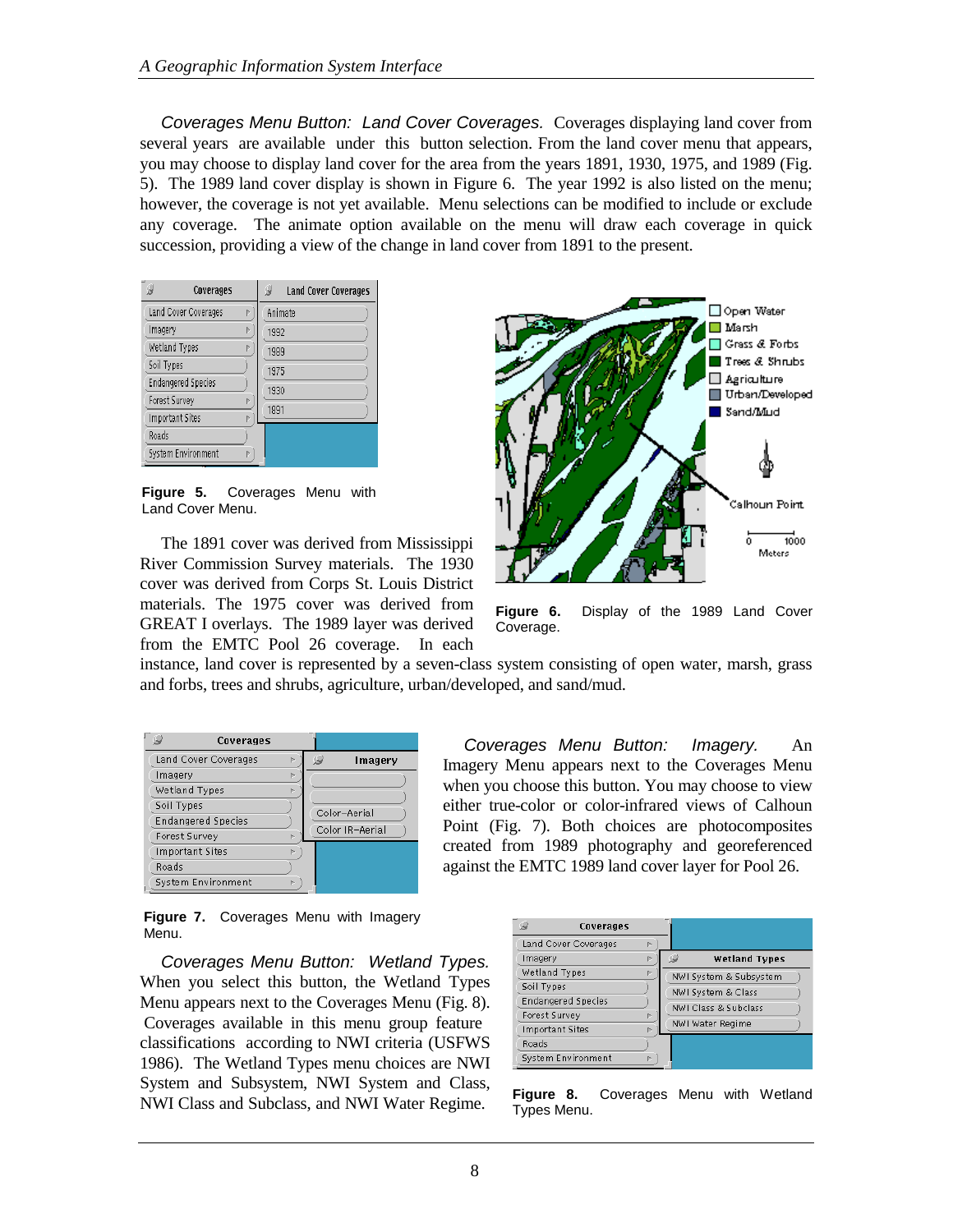These coverages were derived from the NWI classification codes present in the EMTC's 1989 land cover layer for Pool 26 (Appendix B).

*Coverages Menu Button: Soil Types.* A soils map of the area is displayed on the screen after you select the Soils Types button. The map was automated from a set of soils maps for Calhoun County, which were created in 1984 by the U.S. Department of Agriculture, Soil Conservation Service, in conjunction with the Illinois Agricultural Experimental Station.

*Coverages Menu Button: Endangered Species.* When you choose this button, the sevenclass land cover coverage of Calhoun Point is displayed on the screen along with a statement that threatened and endangered species are present in Calhoun Point. The agency to contact for more information is also listed.

| Coverages                 |    |                      |
|---------------------------|----|----------------------|
| Land Cover Coverages      | P. |                      |
| Imagery                   | p. |                      |
| Wetland Types             | P. |                      |
| Soil Types                |    |                      |
| <b>Endangered Species</b> |    | <b>Forest Survey</b> |
| Forest Survey             | P. | Animate              |
| <b>Important Sites</b>    | p. | 1817                 |
| Roads                     |    |                      |
| System Environment        | p. | 1903                 |

**Figure 9.** Coverages Menu with Forest Survey Menu.

*Coverages Menu Button: Important Sites.* Two choices are available on the menu that appears when you select the Important Sites button (Fig. 10). "Fisheries Res Sites" draws the locations of the LTRMP fisheries sites that are sampled by biologists at the Illinois Natural History Survey's Pool 26 field station. The "Historical" selection displays the sevenclass land cover coverage of Calhoun Point along with a statement that historically and archaeologically significant sites exist in the area. The agency to contact for further information is also listed.

*Coverages Menu Button: Forest Survey.* A menu that appears when the Forest Survey button is selected provides you with three options (Fig. 9). The "1817" and "1903" choices allow you to see the area as it appeared in these years. The "animate" option draws the two coverages in quick succession so you can view the land cover changes. For each coverage, land cover information is presented according to a four-class scheme—water, prairie (wet/dry), forest, and agriculture.



**Figure 10.** Coverages Menu with Important Sites Menu.

*Coverages Menu Button: Roads.* When you choose the Roads button on the Coverages Menu, roads in the immediate vicinity of Calhoun Point are drawn. Roads shown are either primary or secondary improved roads. Trails are omitted. The roads presented were selected from the Digital Line Graph coverage and then updated to include missing roads. Roads may be drawn as a base layer or as a reference overlay to another layer. They may be drawn as an overlay on any of the other Coverages Menu coverages, the Mgmt Areas Menu management areas or the Elevations Menu elevations coverages.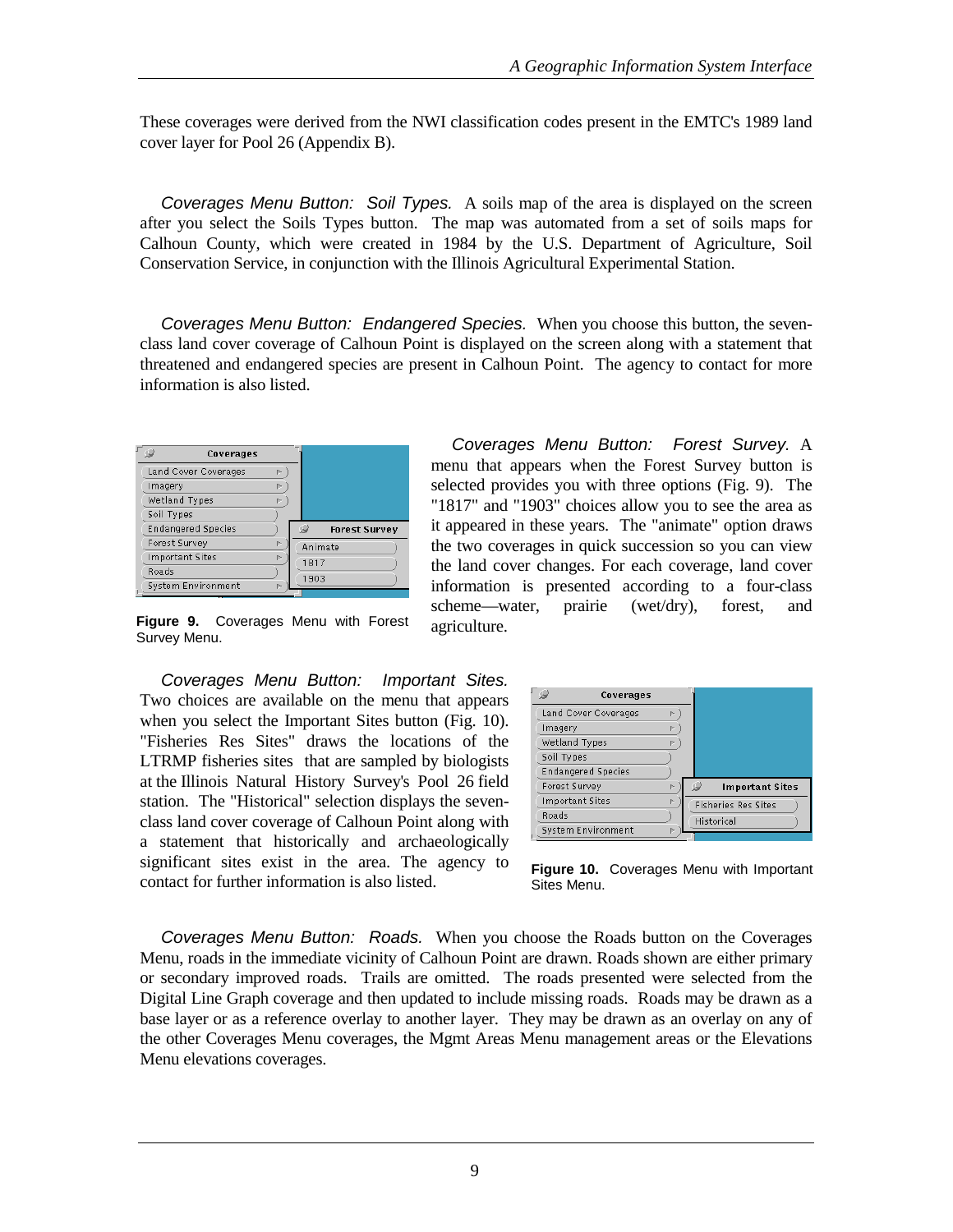| Coverages                 |                                      |
|---------------------------|--------------------------------------|
| Land Cover Coverages      | b.                                   |
| Imagery                   | D.                                   |
| Wetland Types             | h.                                   |
| Soil Types                |                                      |
| <b>Endangered Species</b> |                                      |
| Forest Survey             | Þ.                                   |
| Important Sites           | G<br><b>System Environment</b><br>p. |
| Roads                     | Stop                                 |
| System Environment        | Clear<br>D.                          |

**Figure 11.** Coverages Menu with Sys Env (System Environment) Menu.

*Coverages Menu Button: Sys Env (System Environment).* This button is the last menu selection in the Coverages Menu and is designed to allow you to return to the Main Menu or to clear the screen and allow you to choose another item from the Coverages Menu. Two choices are presented on the menu that appears (Fig. 11). "Stop" signals the end of selections from the Coverages Menu and returns you to the Main Menu. "Clear" is used to clear the display screen between selections in the Coverages Menu.

#### **Main Menu Button: Mgmt Areas (Management Areas)**

Selection of this Main Menu button allows you to view one or all of the seven management areas present under the proposed management plan for Calhoun Point. The management areas are designated A through G (Gates and Nico 1993). The Mgmt Areas Menu that appears gives you a choice of viewing all of the areas, or you may select a management area of interest (Fig. 12). A management area can be drawn as a base layer on an empty graphics screen or as an overlay on other coverages. Coverages on which management areas may be drawn as an overlay include all of those presented by the Coverages Menu or the Elevations Menu.

| -<br>⊏ அ<br><b>Calhoun Point Main Menu</b> |                                                                                                                               |  |  |
|--------------------------------------------|-------------------------------------------------------------------------------------------------------------------------------|--|--|
| About Calhoun Point $\nabla$ ) Coverages ) | Mqmt Areas $\nabla$ Elevations $\nabla$ Modeling $\nabla$ )<br>Statistics $\nabla$ )<br>Help $\nabla$ )<br>Sys Env $\nabla$ ) |  |  |
|                                            | $\Rightarrow$<br><b>Mgmt Areas</b>                                                                                            |  |  |
|                                            | All Areas                                                                                                                     |  |  |
|                                            | Area A                                                                                                                        |  |  |
|                                            | Area B                                                                                                                        |  |  |
|                                            | Area C                                                                                                                        |  |  |
|                                            | Area D<br>Area E                                                                                                              |  |  |
|                                            | Area F                                                                                                                        |  |  |
|                                            | Area G                                                                                                                        |  |  |

**Figure 12.** Main Menu with Mgmt Areas Menu.

#### **Main Menu Button: Elevations**

Elevation information is present in two forms. When the Elevations button is selected, a menu appears below the button (Fig. 13).

You may choose the "Contours" option, which is a line contour coverage of the elevation in the area. The contour coverage can be drawn as a base layer on the screen, and roads and management areas can be added. The contours can also be drawn as an overlay on top of the coverages presented under the Coverages Menu options. They may also be overlaid on the TIN-interpolated grids that are available on the Elevations Menu. The contour coverage was created by automating a partial 1990 elevation map of the area supplemented with additional data collected in 1993. Both were obtained from the Corps St. Louis District. Automation occurred at the EMTC.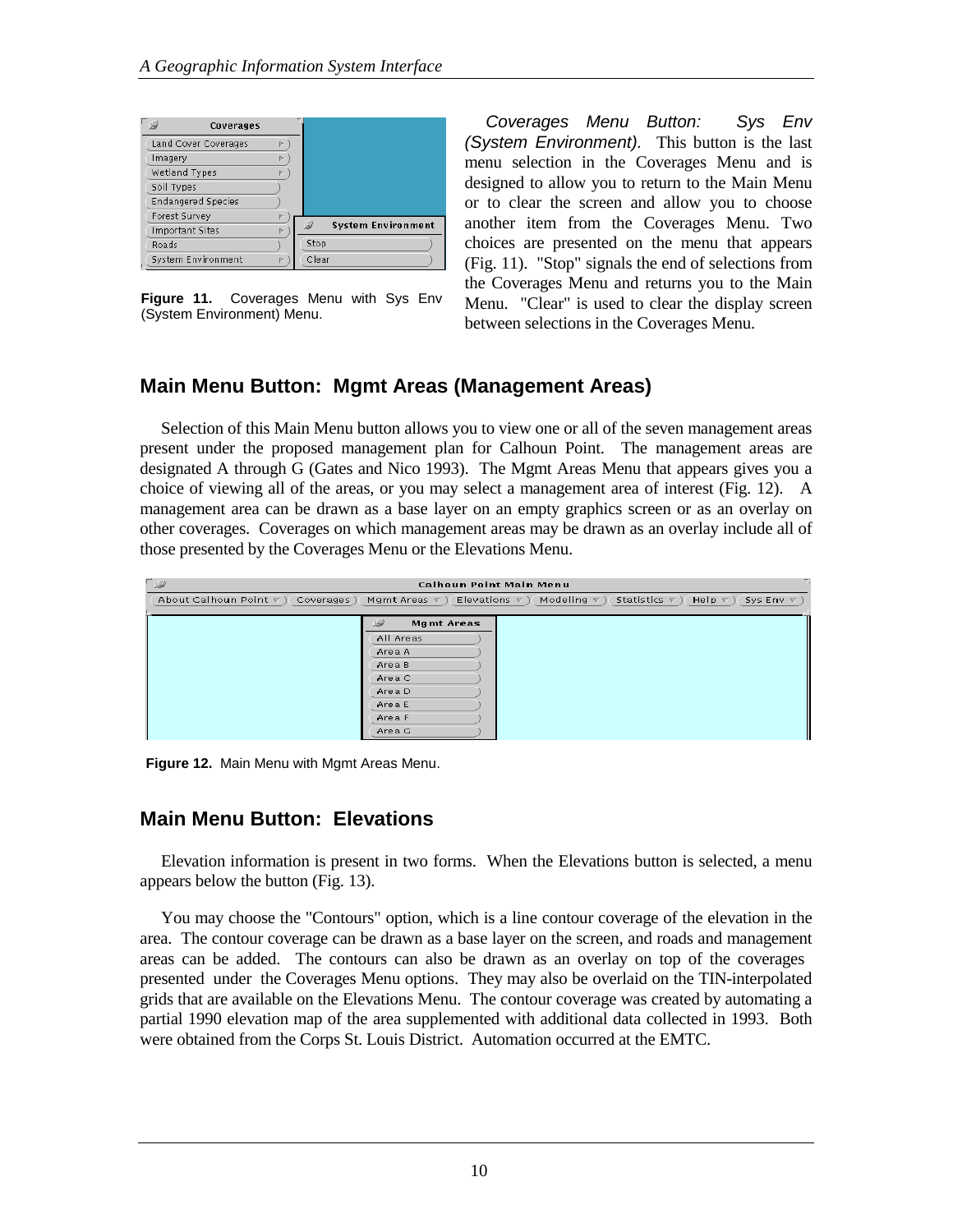| ي -<br><b>Calhoun Point Main Menu</b>      |                               |                                                                                                              |  |  |
|--------------------------------------------|-------------------------------|--------------------------------------------------------------------------------------------------------------|--|--|
| About Calhoun Point $\nabla$ ) Coverages ) |                               | Mgmt Areas $\pi$ ) Elevations $\pi$ ) Modeling $\pi$ ) Statistics $\pi$ ) Help $\pi$ )<br>Sys Env $\nabla$ ) |  |  |
|                                            | $\omega$<br><b>Elevations</b> |                                                                                                              |  |  |
|                                            |                               |                                                                                                              |  |  |
|                                            | Contours                      |                                                                                                              |  |  |
|                                            | Animate                       |                                                                                                              |  |  |
|                                            | Flat Pool                     |                                                                                                              |  |  |
|                                            | 420 Elevation                 |                                                                                                              |  |  |
|                                            | 421 Elevation                 |                                                                                                              |  |  |
|                                            | 422 Elevation                 |                                                                                                              |  |  |
|                                            | 423 Elevation                 |                                                                                                              |  |  |
|                                            | 424 Elevation                 |                                                                                                              |  |  |
|                                            | 425 Elevation                 |                                                                                                              |  |  |
|                                            | 426 Elevation                 |                                                                                                              |  |  |
|                                            | 427 Elevation                 |                                                                                                              |  |  |
|                                            | 428 Elevation                 |                                                                                                              |  |  |
|                                            | 429 Elevation                 |                                                                                                              |  |  |
|                                            | 430 Elevation                 |                                                                                                              |  |  |
|                                            | 431 Elevation                 |                                                                                                              |  |  |
|                                            | 432 Elevation                 |                                                                                                              |  |  |

**Figure 13.** Main Menu with Elevations Menu.

The remaining menu choices consist of a series of TIN-interpolated grids of the line contour coverage. These coverages draw each 0.3-m (1-ft) interpolated elevation contour as a different color. The TIN-interpolated grids can be drawn, one at a time, from a base elevation of flat pool to a high elevation at 132 m (432 ft) above msl. The base TIN grid presents an approximation of how the area might appear at a river stage of 128–132 m (419−420 ft) above msl because water levels at Lock and Dam 26 are maintained at an average of 128 m (419.5 ft) above msl (Corps 1994). The TIN grid at 132 m (432 ft) above msl shows the entire area inundated. Intermediate elevation coverages present a projection of how the area might appear with successive 0.3-m (1-ft) increases in river stage. These coverages may also be seen with the animation option as they are drawn in quick succession.

As the primary purpose of this program was to provide an example of GIS capabilities, no verification of the interpolated grids occurred. However, if the program was to be funded for the purpose of providing actual input into the design and planning phase of a project, then verification would be necessary.

#### **Main Menu Button: Modeling**

The Modeling option is the backbone of the interface program and consists of five interactive modeling options. When you select the Modeling button, a menu appears listing the five modeling choices (Fig. 14). They are "Elevation Change Impact," "Dike Design," "Dike Development," "Dike Effectiveness Test," and "Flood Animation." The Elevation Change Impact module is an

| $\mathbb{Q}$<br><b>Calhoun Point Main Menu</b>                                                                                                                                 |                         |  |  |  |
|--------------------------------------------------------------------------------------------------------------------------------------------------------------------------------|-------------------------|--|--|--|
| About Calhoun Point $\overline{v}$ )<br>Elevations $\nabla$<br>Modeling $\nabla$<br>Coverages)<br>Statistics $\nabla$<br>Mgmt Areas $\pi$<br>Help $\nabla$<br>Sys Env $\nabla$ |                         |  |  |  |
|                                                                                                                                                                                | <b>Modeling</b><br>B    |  |  |  |
|                                                                                                                                                                                | Elevation Change Impact |  |  |  |
|                                                                                                                                                                                | Dike Design             |  |  |  |
|                                                                                                                                                                                | Dike Development        |  |  |  |
|                                                                                                                                                                                | Dike Effectiveness Test |  |  |  |
|                                                                                                                                                                                | <b>FLOOD ANIMATION</b>  |  |  |  |

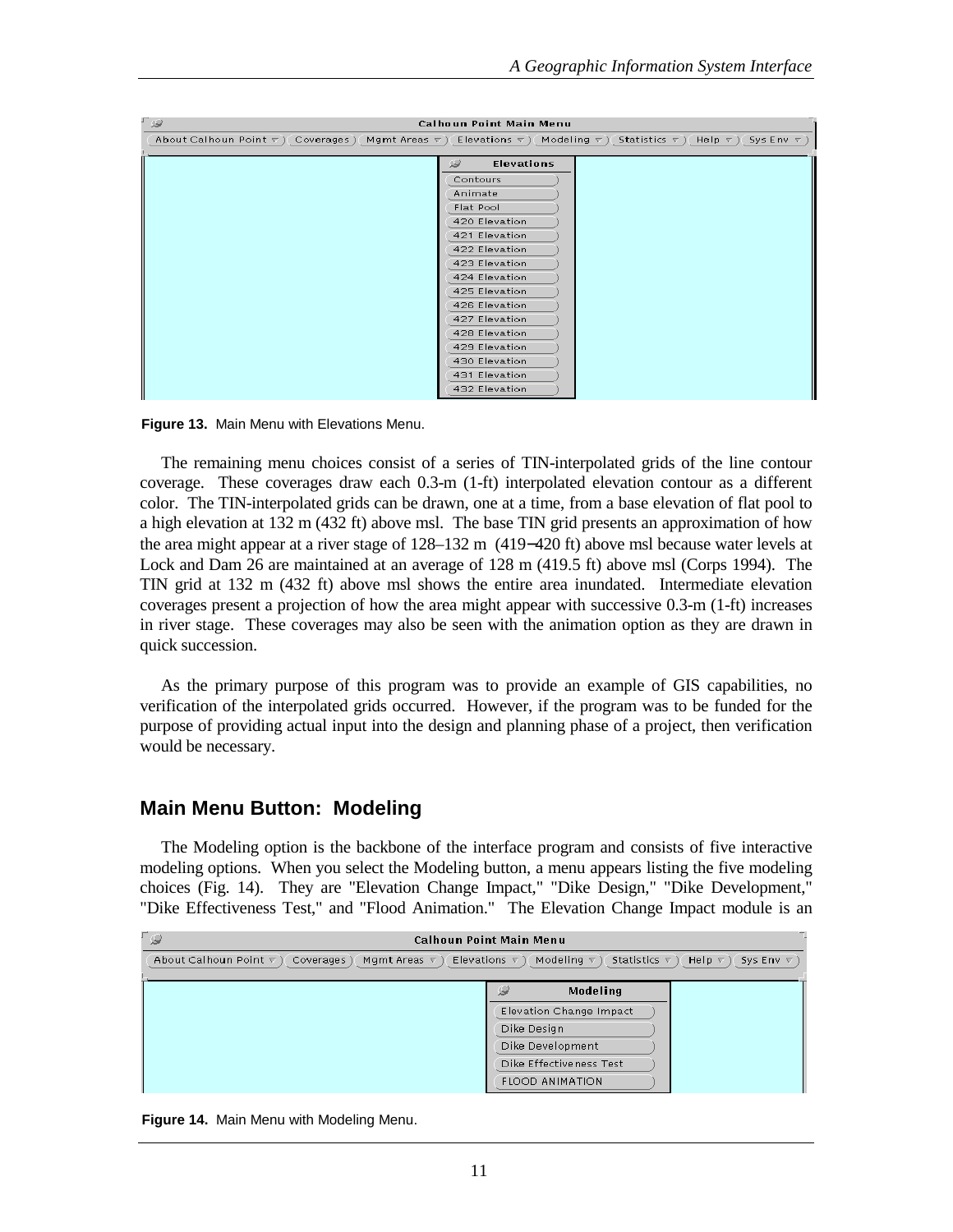independent module that can be run anytime. The remaining modules must be completed sequentially because each module, except the first, provides input to the next module. Each available modeling option is explained below. Again, it is emphasized that the project demonstrated in this user's manual is an example and not used in actual project design.

*Modeling Menu Button: Elevation Change Impact.* When this module is executed, you can visualize the area as it appears at a river stage you select, and see how it changes as the river increases to a selected higher stage. As the user, you control the environment for analysis and set the modeling environment through menu selections. First, a sidebar menu appears and you are prompted to choose the base elevation (Fig. 15). At the next menu, you are prompted to choose the new, higher elevation. A third menu appears and you must choose the landform layer to view in relation to the change in stage (Fig. 16). The landform choices are "1989 Land Cover (7-Class)," "1989 Land Cover (13-Class)," "1989 NWI System & Subsys," "1989 NWI System & Class," "1989 NWI Class & Subclass," "1989 NWI Water Regime," and "1984 SCS Soils."

The last input menu seeks information about the proposed management areas you would like to include in the analysis. You may select all areas or any one of the individual management areas (Fig. 17).

**Landform Layers** 

| نح                       | <b>Elevation Change Impact</b>                     |
|--------------------------|----------------------------------------------------|
|                          | Instructions: 'Check' the<br><b>BASE</b> elevation |
| $\Box$                   | Flat pool                                          |
| $\Box$                   | 420 Elevation                                      |
| $\Box$                   | 421                                                |
| $\overline{\phantom{0}}$ | 422                                                |
| $\Box$                   | 423                                                |
| $\overline{\phantom{0}}$ | 424                                                |
| $\Box$                   | 425                                                |
| $\overline{\phantom{0}}$ | 426                                                |
| $\Box$                   | 427                                                |
| $\overline{\phantom{0}}$ | 428                                                |
| $\Box$                   | 429                                                |
| $\overline{\phantom{0}}$ | 430                                                |
| $\Box$                   | 431                                                |
| $\Box$                   | 432                                                |
| $\Box$                   | 433                                                |
|                          | Continue                                           |



Instructions: 'Check' the<br>LAYER of interest 1989 Land Cover (7 class) 1989 Land Cover (13 class)  $\Box$ 1989 NWI System & Subsys  $\Box$ 1989 NWI System & Class 1989 NWI Class & Subclass 1989 NWI Water Regime  $\Box$  1984 SCS Soils Continue)



**Figure 17.** Elevation Change Impact Module with Management Areas Menu.

**Management Areas** 

Instructions: 'Check' the<br>AREA of interest

All Areas

Area A

Area B

Area C

Area D

Area E

Area F

Area G

 $\Box$ 

 $\Box$ 

 $\Box$ 

 $\Box$ 

 $\Box$ 

 $\Box$ 

 $\Box$ 

 $\Box$ 

Continue)

When analysis is complete,

the results appear in the four quadrants of the display screen (Fig. 18). The base elevation coverage is displayed in the upper left quadrant. The upper right quadrant displays the portion of the management area of interest that remains dry after the increase in river stage and shows where inundation occurred. The lower left quadrant displays what landform features in the management area of interest are lost by the increase in river stage. The lower right quadrant presents a numeric summary (in hectares) of the features inundated.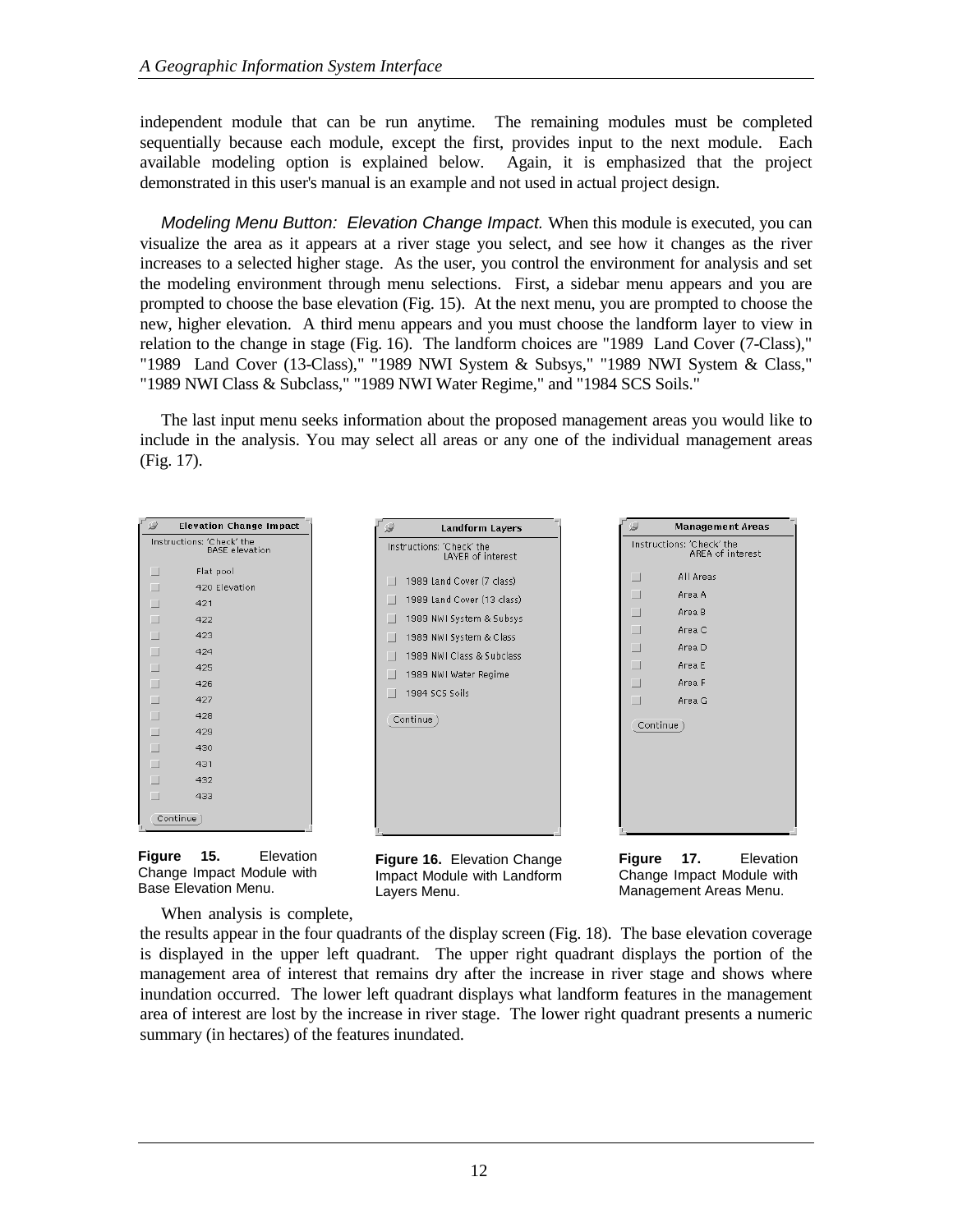

## **Elevation Change Impact Detection**

**Figure 18.** Display of the Elevation Change Impact analysis results.

*Modeling Menu Button: Dike Design.* This interface option allows you to lay out a dike design. The procedure begins by offering you a choice of creating one or multiple dikes in the project area (Fig. 19). Next, you are presented with a sidebar menu asking for a dike's design elevation (Fig. 20).

An ARCEDIT session is activated for on-screen dike digitizing. In the window, a 1989 true-color photocomposite is drawn. Overlaid on this is a





| ω      | Dike Elevation                                       |
|--------|------------------------------------------------------|
|        | Instructions: 'Check' the<br>proposed dike elevation |
| $\Box$ | 421 Elevation                                        |
| $\Box$ | 422                                                  |
| $\Box$ | 423                                                  |
| $\Box$ | 424                                                  |
| ⊔      | 425                                                  |
| $\Box$ | 426                                                  |
| $\Box$ | 427                                                  |
| $\Box$ | 428                                                  |
| $\Box$ | 429                                                  |
| $\Box$ | 430                                                  |
| $\Box$ | 431                                                  |
| $\Box$ | 432                                                  |
| $\Box$ | 433                                                  |
|        | Continue                                             |

**Figure 20.** Dike Elevation Menu.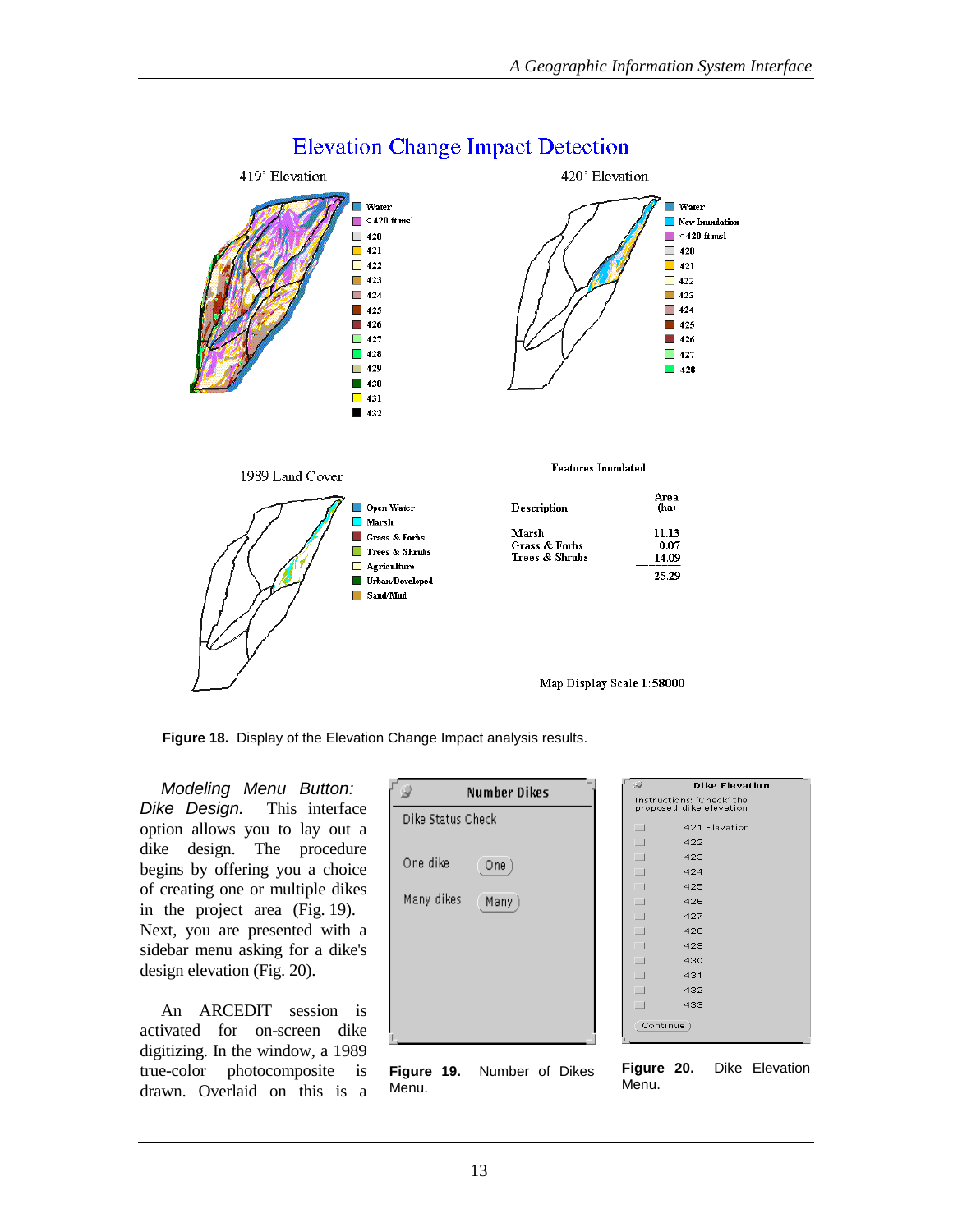coverage, drawn in red, showing the areas that are at or above the dike's design elevation. Instructions for digitizing are presented in the main graphics window. To ensure integrity of the proposed dike, you are encouraged to tie all dike ends into the red areas (areas with elevations at or above the dike's design elevation). The columnar dike created by the model has a top design width of 15 m. This dike structure can be modified to meet the requirement of a specific project.

When analysis is completed, the graphics window is divided into two parts (Fig. 21). The left half displays the proposed dike or dikes overlaid on the 1989 true-color photocomposite of the area. The dike is presented according to a color code scheme that signals how much fill isneeded to raise the various dike areas to the dike design height. The right half presents a numeric summary that includes the dike design elevation, total dike length (in feet) and a summary of fill required to achieve design elevations. Areas where no elevation information exists or areas within the dike's route that already equal or exceed the dike's design height are also presented and numerically summarized.

## Dike Layout Model Display



89 Color & Dike





**Figure 21.** Display of the Dike Design analysis results.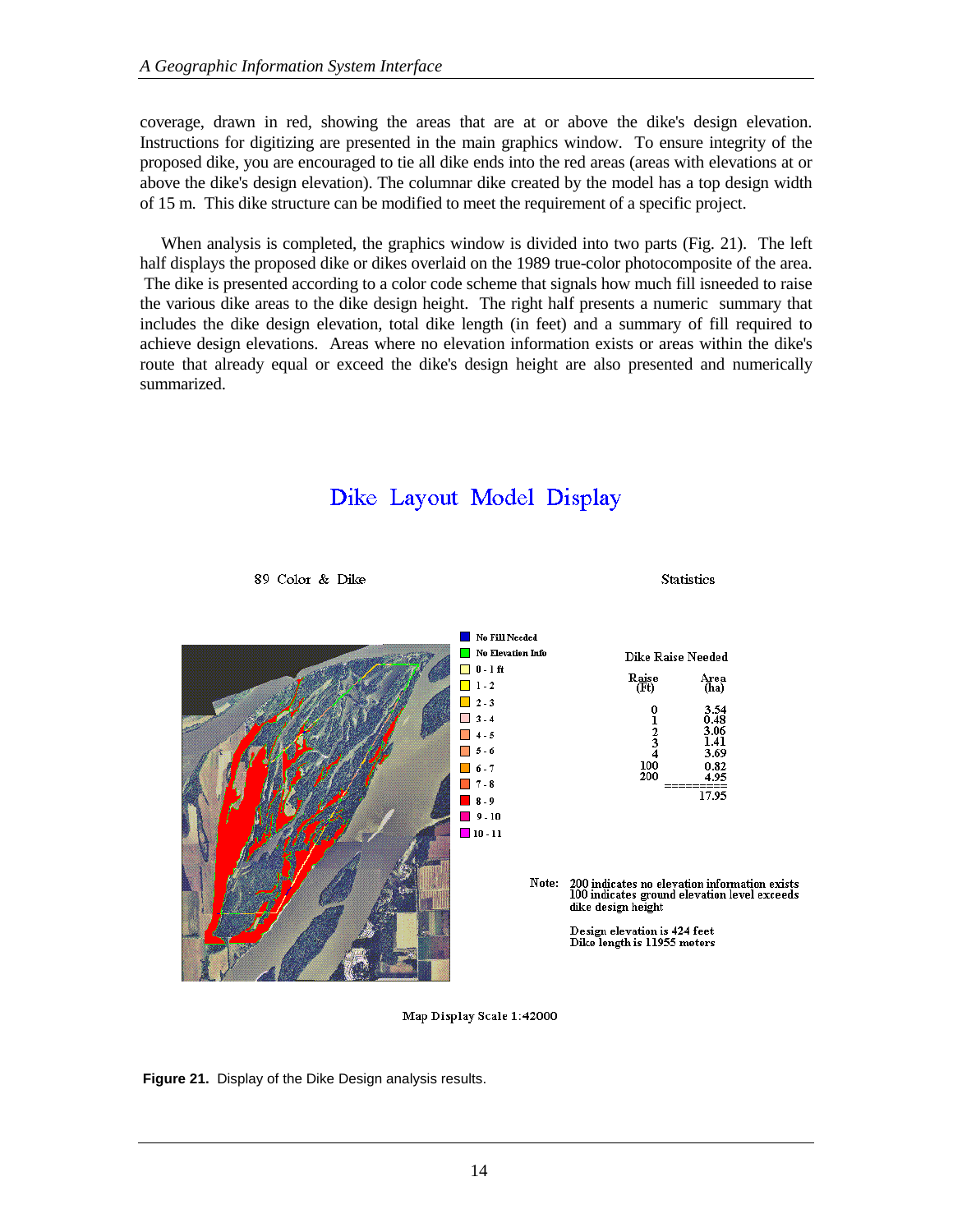*Modeling Menu Button: Dike Development.* Before the module begins, a menu appears and you are asked if a dike has been designed (Fig. 22). If you have completed this step, choose "Continue" from the menu. If you have not created a dike yet, choose "No" from the menu and return to the Dike Design module. This option works for both a single dike design as well as a multiple-segment dike design.

Execution of the Dike Development module begins by testing to verify that the Dike Design module has been exercised and that a dike was successfully created. If anything erroneous is detected, you are returned to the Dike Design module. If a dike is determined to exist, it is then merged with the Calhoun 419 msl base elevation coverage (normal pool level). Results are presented on a split

420 Elevation & Dike

|                            | <b>Continue Menu</b> |
|----------------------------|----------------------|
| Dike Status Check          |                      |
| Has dike been<br>digitized | No<br>Yes            |
| Continue)                  |                      |
|                            |                      |

**Figure 22.** Continue Menu from the Dike Development Module.

**Statistics** 

screen (Fig. 23). The left half shows the base elevation coverage integrated the dike. The right half presents a numeric summary that includes the dike's design elevation (in feet), the number of dike segments created, and the linear length of each segment (in meters).

## Dike/Elevations Model Display



**Figure 23.** Display of the Dike Development results.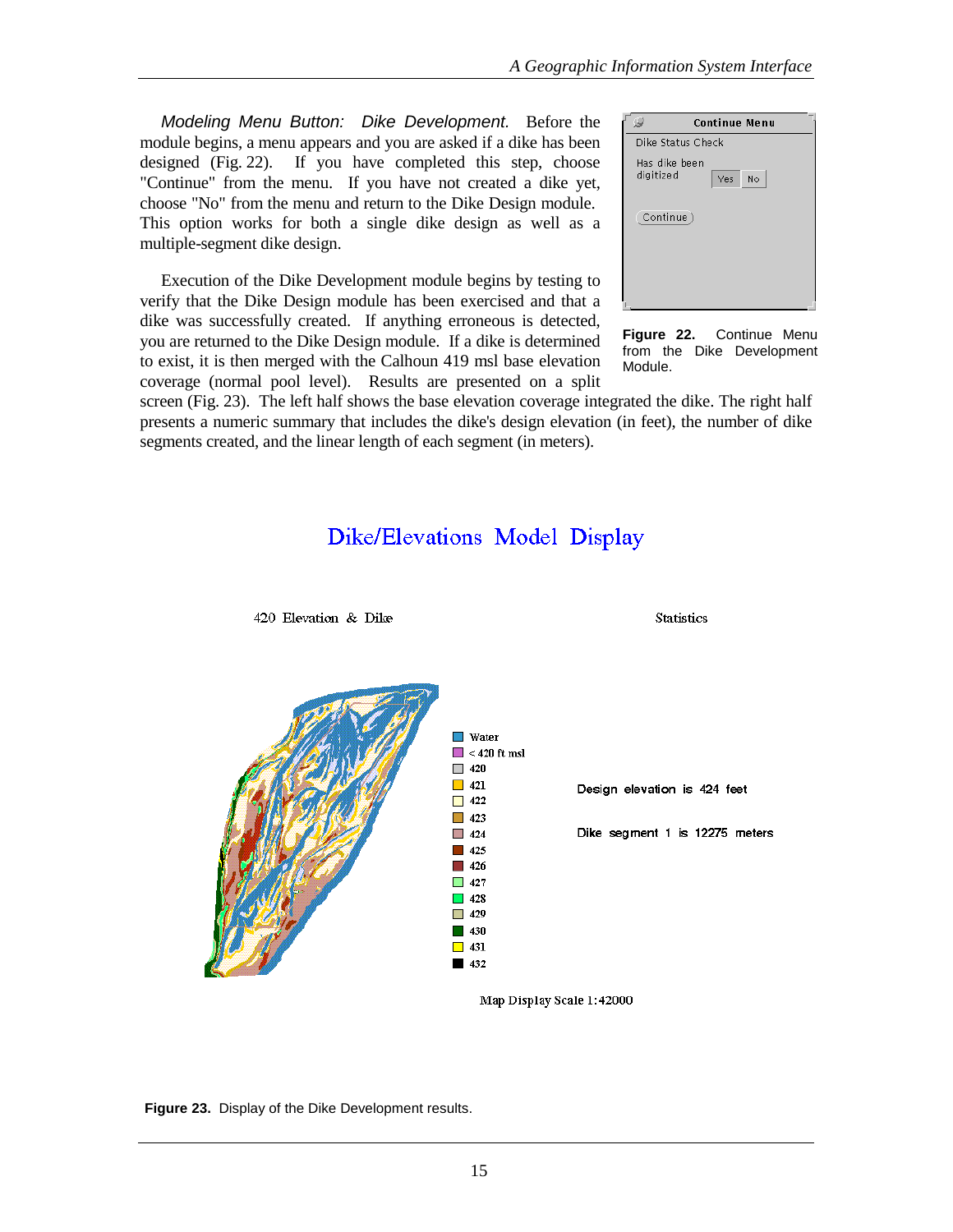*Modeling Menu Button: Dike Effectiveness Test.* This module tests the integrity of a simulated dike. It can be executed only after the Dike Design and Dike Development modules have been completed. This module tests dike integrity by checking to see if polygon topology is present for the area inside the dike. You must have connected the dike you create to itself or to the higher elevation areas shown in red on coverage over which you digitized the dike. If a problem is detected, you are returned to the Main Menu. In the initial version of the interface, if you choose to design multiple dikes, you will not be able to continue any further in the modeling process. A message will appear on the screen indicating that this option is not available yet. The multiplesegment dike option provides an example of how the program can be modified. If you have chosen to design only one dike, the Dike Effectiveness Test will continue.

This module is computationally intensive. It tests to determine whether the simulated dike maintains its integrity and isolates the area landward at a river stage greater than the design height of the dike. If the dike fails, you are notified that the dike was not effective. A display of the ineffective dike appears on the left half of the graphics screen, showing what features would be inundated. On the right half of the graphics screen, you receive a summary message suggesting that you return to the Dike Design module and start over.

If it is determined that the simulated dike has protected the area behind it, then several additional steps are undertaken. First, the area (in hectares) protected by the dike is determined. Second, a view of the protected area as it would look when the river stage is less than or equal to the design height of the dike is created. Last, the area (in hectares) of each land cover type that would be lost should the dike fail at the design height is determined.

The graphics screen is divided into four quadrants to display the results (Fig. 24). The base elevation with the dike overlaid on it is presented in the upper left quadrant. The protected area behind the simulated dike is presented in the upper right quadrant. The area that would be inundated should the dike fail at a river stage equal to the dike design height is presented in the lower left quadrant. Numeric results are presented in the lower right quadrant, listing the land cover types that would be inundated should the dike fail.

*Modeling Menu Button: Flood Animation.* Flood animation is the last of the dynamic modeling options. Like the others, it can be executed only if the previous steps have been completed, namely the Dike Design, Dike Development, and Dike Effectiveness Test modules. It begins by testing to verify that the previous modules have been run. If an error is detected, you are returned to the Main Menu.

If the dike passes all tests, a menu appears and prompts you to enter a river stage crest height. This height is then used to model the effect of high water on the area.

Results presented on the graphics screen are a simulation of the river stage rising, reaching a crest, and then receding to the base elevation. As the crest rises, the diked area maintains its integrity until the river stage reaches one stage greater than the dike design height. The river stage continues to increase and the area is submersed. Initially, if overtopped, an outline of the dike is visible, but it disappears if the river stage continues to rise.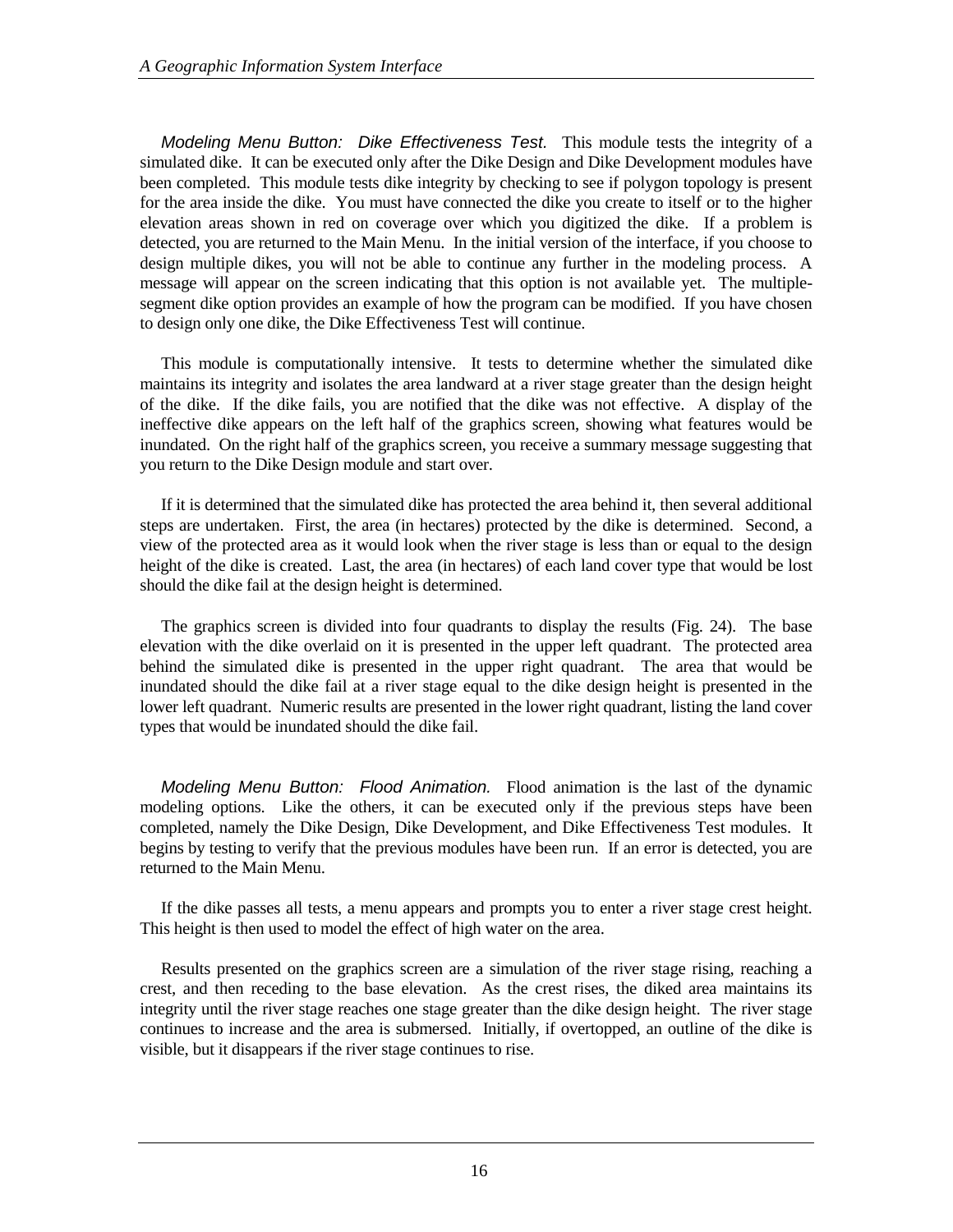

#### Dike Effectiveness Test Module

**Figure 24.** Display of the Dike Effectiveness Test results.

#### **Main Menu Button: Statistics**

The Statistics option determines the area (in hectares) by class for the land cover layer or by elevation for the flat pool elevation coverage. Statistics may be performed on any of the sevenmanagement areas. You set the analysis by choosing the management area of interest, the coverage, and the statistics option from menus that appear on the screen. The only statistics option now available is an area summary. Summary statistics options can be added (Figs. 25, 26, 27).

| - 9<br><b>Calhoun Point Main Menu</b>                                                                             |                                                                                                          |
|-------------------------------------------------------------------------------------------------------------------|----------------------------------------------------------------------------------------------------------|
| Modeling $\tau$ )<br>About Calhoun Point $\nabla$ ) Coverages )<br>Mgmt Areas $\nabla$ )<br>Elevations $\nabla$ ) | Statistics $\nabla$ )<br>Help $\tau$ )<br>Sys Env $\tau$ )                                               |
|                                                                                                                   | $\rightarrow$<br><b>Statistics</b><br>Area A<br>Area B<br>Area C<br>Area D<br>Area E<br>Area F<br>Area G |

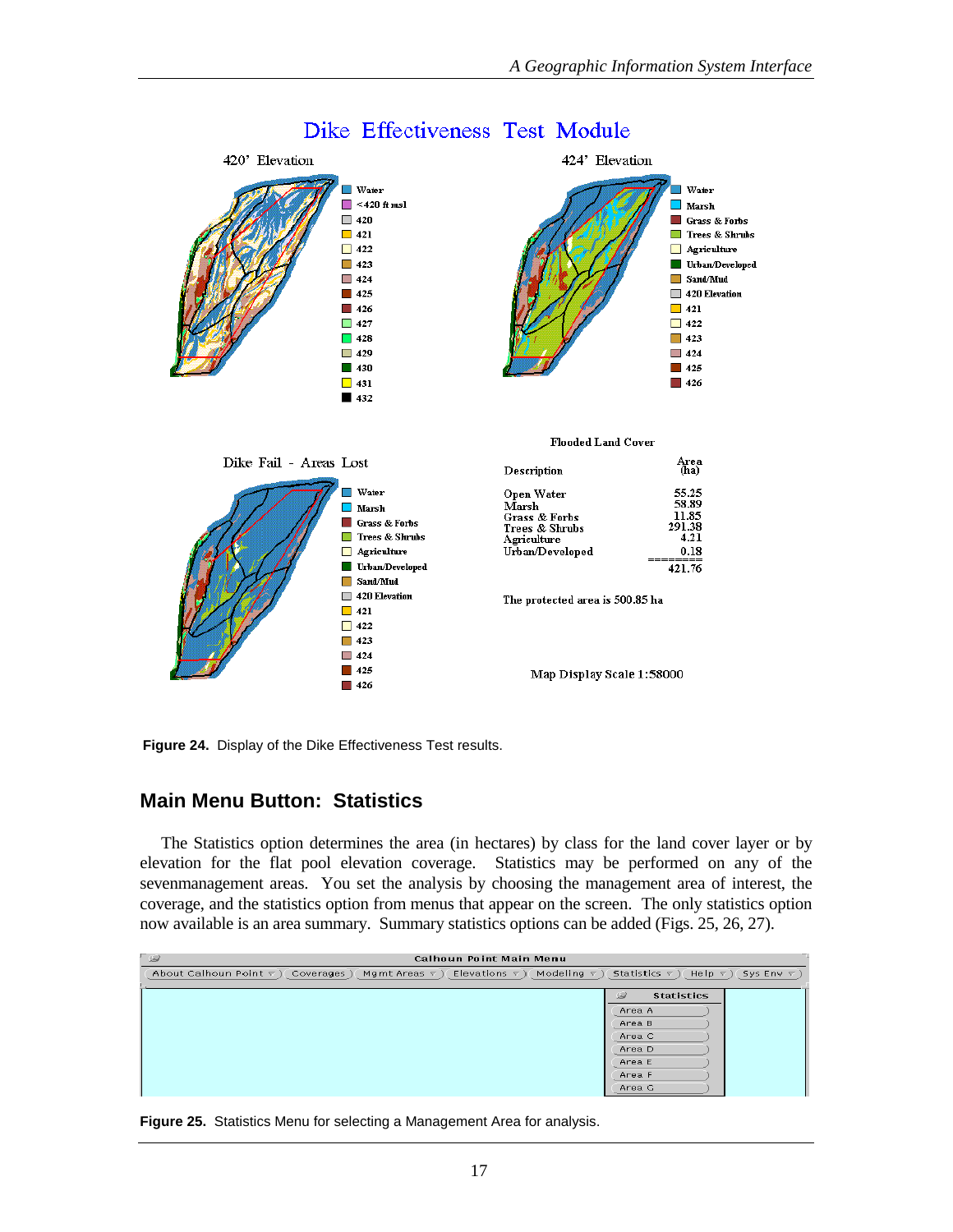| Coverages               | Landcover |
|-------------------------|-----------|
| Landcover<br>Þ          | 1989      |
|                         | 1975      |
| Elevations              | 1930      |
|                         | 1891      |
|                         |           |
| System Environment<br>Þ |           |



| statistics            |  |
|-----------------------|--|
|                       |  |
|                       |  |
| Area Summary by Class |  |
|                       |  |
| System Environment    |  |

**Figure 27.** Statistics Menu for selecting an option for analysis.

Results are presented on a split graphics screen (Fig. 28). The left half of the screen presents the land cover layer overlaid with the management area of interest. The right half contains the numeric summaries.

## **Calhoun Statistics Report** Management Area - B



Map Display Scale 1:42000

**Figure 28.** Display of Statistics results for Management Area B.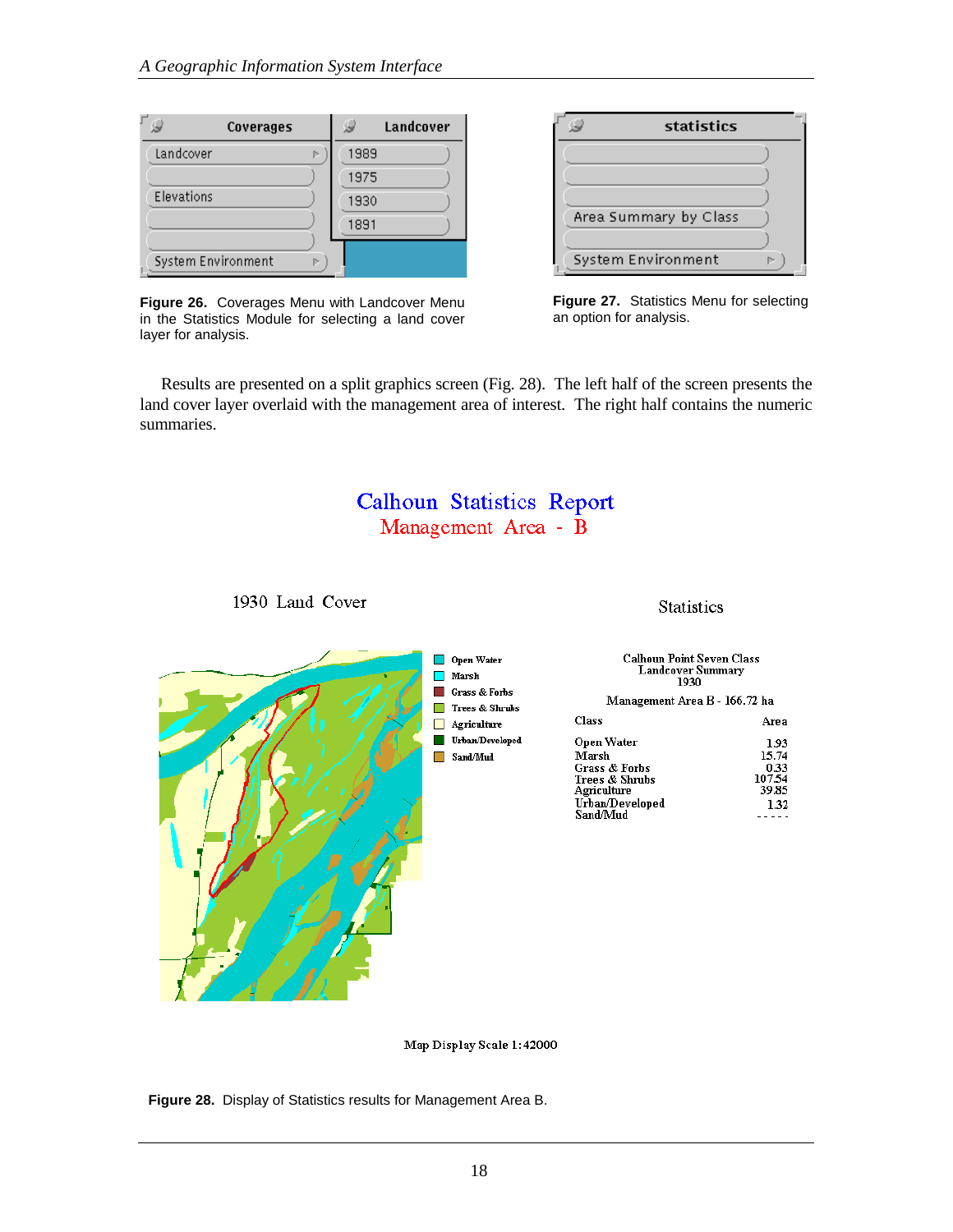#### **Main Menu Button: Help**

The Help button is designed to provide you with on-screen help for any interface component and is set up to follow the interface menu format. Navigate the menus that appear until help is obtained on the interface component of interest.

#### **Main Menu Button: Sys Env (System Environment)**

The System Environment button provides you with several options for systems maintenance. In the Sys Env menu, the Main Menu button offers you several choices (Fig. 29). These choices are "Quit," "Stop," "Clear," "Zoom In," and "Dismiss Zoom Window." Each selection is explained in further detail.

| $\overline{\mathcal{L}}$                   |                                                | <b>Calhoun Point Main Menu</b> |                       |                                       |
|--------------------------------------------|------------------------------------------------|--------------------------------|-----------------------|---------------------------------------|
| About Calhoun Point $\nabla$ ) Coverages ) | Mqmt Areas $\nabla$ )<br>Elevations $\nabla$ ) | Modeling $\nabla$ )            | Statistics $\nabla$ ) | Help $\nabla$ )<br>Sys Env $\nabla$ ) |
|                                            |                                                |                                | $\omega$              | Sys Env                               |
|                                            |                                                |                                | Quit                  |                                       |
|                                            |                                                |                                | Stop                  |                                       |
|                                            |                                                |                                | Clear                 |                                       |
|                                            |                                                |                                | Zoom In               |                                       |
|                                            |                                                |                                |                       | Dismiss Zoom Window                   |
|                                            |                                                |                                |                       |                                       |

**Figure 29.** Main Menu with Sys Env (System Environment) Menu.

*Sys Env Menu: Quit.* The "Quit" choice ends the operation of the interface. When "Quit" is chosen, an orderly shutdown of the interface occurs and unneeded coverages are deleted. System messages are presented on the graphics window as shutdown progresses.

*Sys Env Menu: Stop.* "Stop" exits the menu you are presently in and takes you back to the Main Menu.

*Sys Env Menu: Clear.* "Clear" is available to clear the graphics screen. If you are uncertain as to what can be overlaid on what, you can use the "Clear" option to ensure that an interface analysis venture will begin with a clear screen.

*Sys Env Menu: Zoom In and Dismiss Zoom Window.* Zoom In and Dismiss Zoom Window are features that work as a pair. The Zoom In button can be selected anytime when active processing is not occurring. It creates a zoom window in the lower left corner and presents crosshairs in the graphics window. You should use the crosshairs to select the area to be enlarged. The entire graphics screen will be redrawn. The selected area will be drawn in enlarged form in the zoom window. When you are finished viewing the zoomed area, the zoom window should be dismissed by selecting the Dismiss Zoom Window.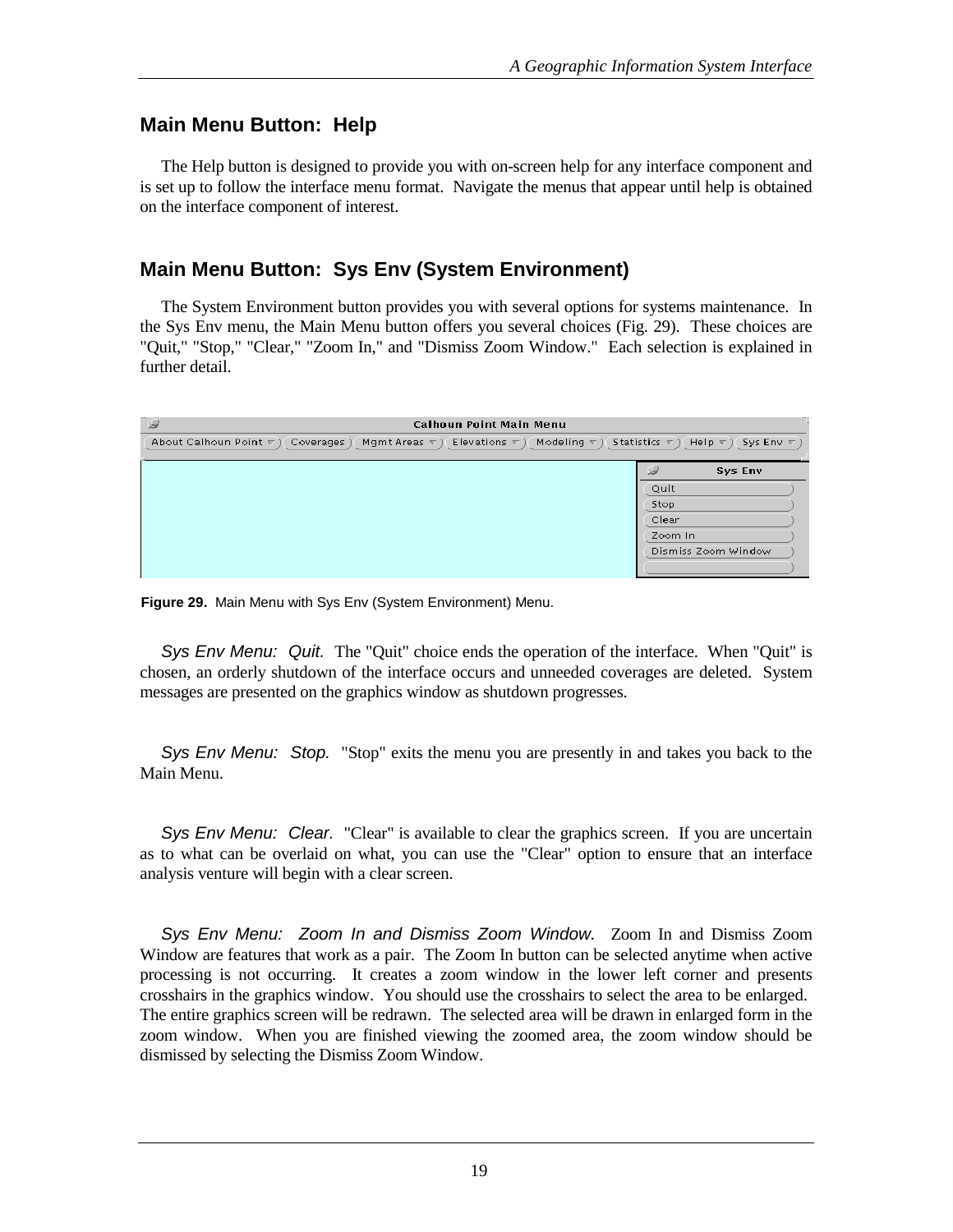# **Summary**

The Calhoun Point graphical user interface was developed in response to a request by the St. Louis District of the U.S. Army Corps of Engineers to create a geographic information systems tool that would facilitate Habitat Rehabilitation and Enhancement Project planning in Pool 26. Our objective was to create a "user-friendly" interface that planners could use to analyze habitat characteristics of the area, experiment with management scenarios, create statistical summaries, and generate graphical visualizations.

In accomplishing this objective, the interface was designed with a modular structure. The modular design of the interface facilitates modification of the program and, as such, the interface could be readily adapted for use with another HREP in another area of the Mississippi River. Additionally, because of its structured design, the opportunities for expansion of the interface to offer new analyses are limitless. This document is a user's manual that describes how to use the interface. It also provides a brief description of the data layers utilized by the interface and a summary of the history behind the Calhoun Point project.

# **References**

- D'Erchia, F. 1993. Metadata catalog of spatial data for the Upper Mississippi River System Long Term Resource Monitoring Program. U.S. Fish and Wildlife Service, Environmental Management Technical Center, Onalaska, Wisconsin, November 1993. Revised by the National Biological Survey, April 1994. EMTC 93-P009. 75 pp. (NTIS #PB94-13002)
- Gates, D., and L. G. Nico. 1993. Memo to Interagency Study Team Members, Calhoun Point Environmental Management Plan Project—Information Packet. U.S. Army Corps of Engineers, St. Louis District. 36 pp.
- Lilly, M. E. 1989. Soil survey of Calhoun County, Illinois. U.S. Department of Agriculture, Soil Conservation Service. 113 pp.
- Nelson, J. C., A. Redmond, and R. E. Sparks. 1994. Impacts of settlement on floodplain vegetation at the confluence of the Illinois and Mississippi Rivers. Transactions of the Illinois State Academy of Science 87(3 and 4):117-133.
- Roelle, J. E., and D. B. Hamilton. 1991. A concept plan for enhancement of fish and wildlife resources at Calhoun Point, Illinois. Results of a workshop held in February 1991, U.S. Fish and Wildlife Service, Fort Collins, Colorado. 32 pp.
- U.S. Army Corps of Engineers. 1994. Pages 1–20 *in* Upper Mississippi River System Environmental Management Program-Definite Project Report (SL-7) with Integrated Environmental Assessment, Calhoun Point Habitat Rehabilitation and Enhancement Project, Pool 26, Illinois and Mississippi Rivers, Calhoun County, Illinois. U.S. Army Corps of Engineers, St. Louis District.
- U.S. Fish and Wildlife Service (USFWFS). 1993. Operating Plan for the Upper Mississippi River System Long Term Resource Monitoring Program. Environmental Management Technical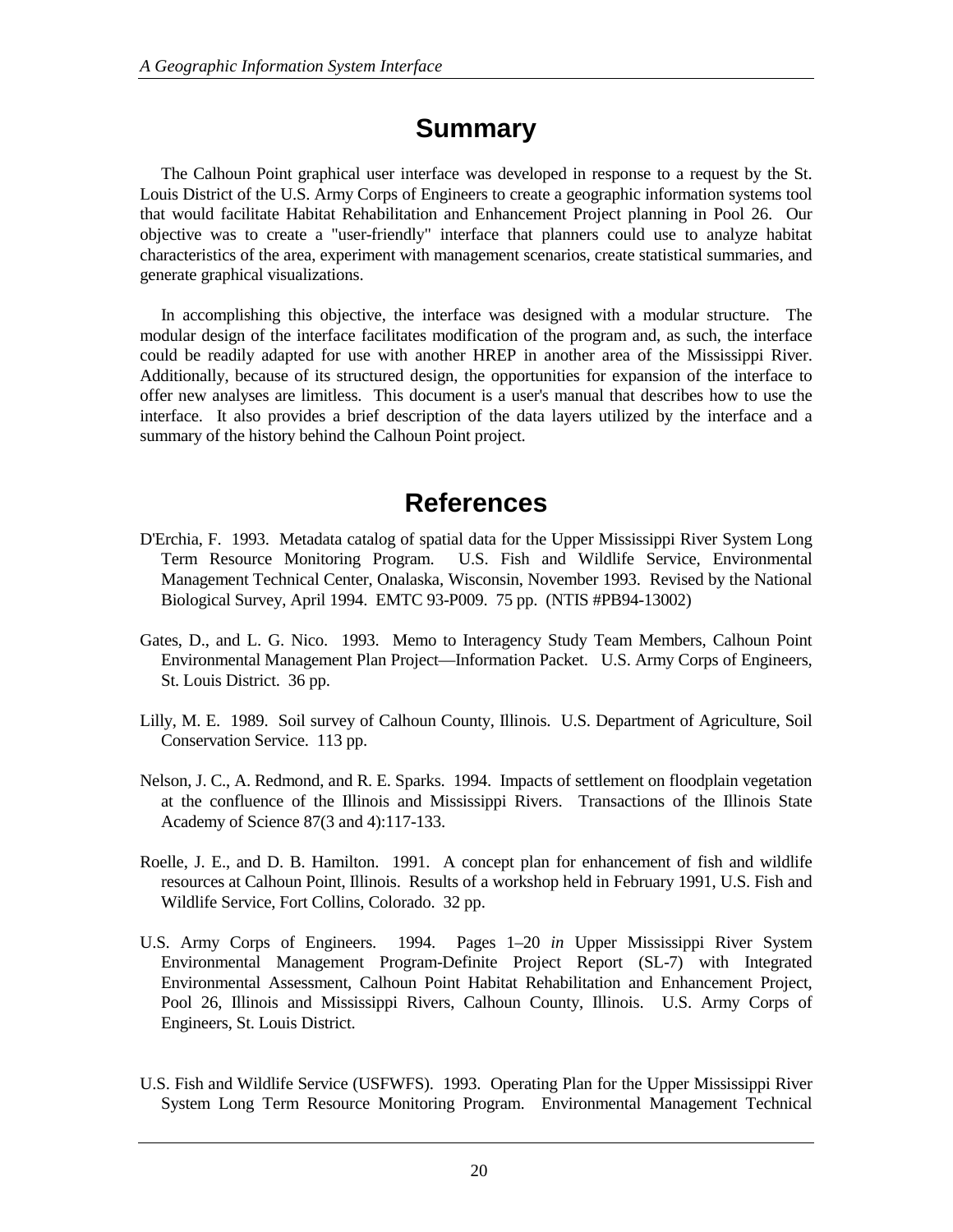Center, Onalaska, Wisconsin, Revised September 1993. EMTC 91-P002R. 179 pp. (NTIS #PB94-160199)

USFWS. 1986. Photointerpretation conventions for the National Wetlands Inventory. 29 pp. + Appendixes.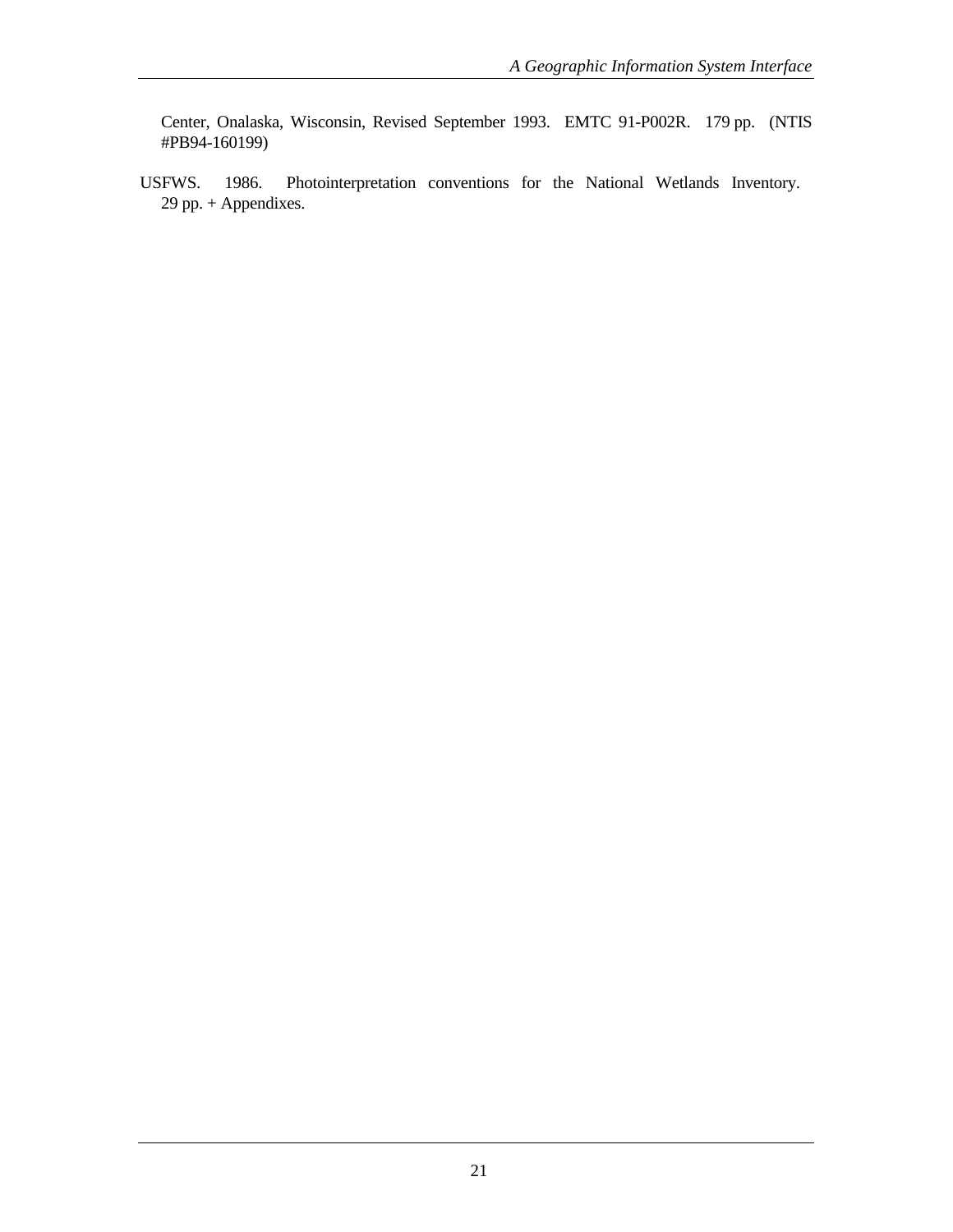# **Appendix A. Flow Charts Documenting the Interface Structure and Program Flow.**

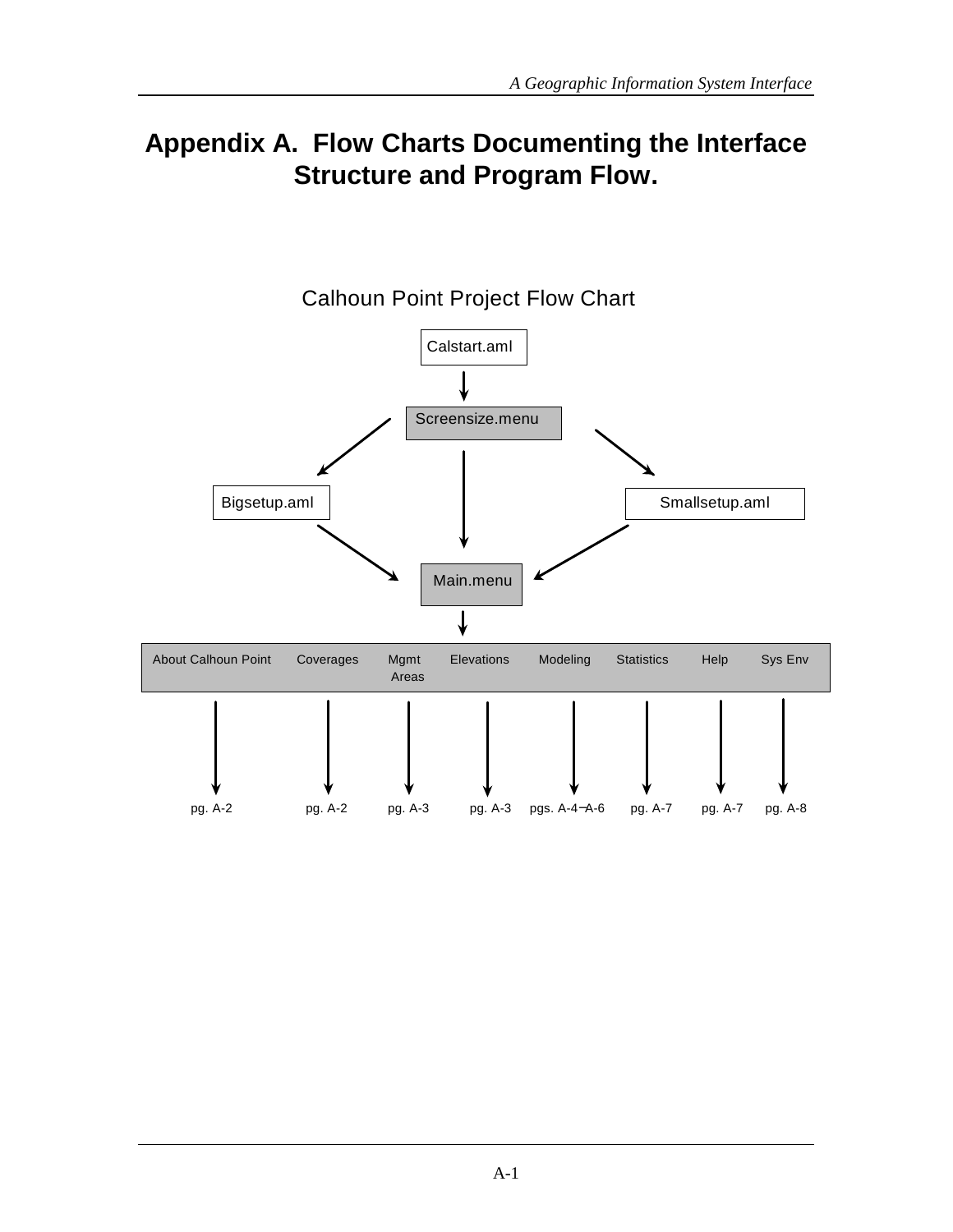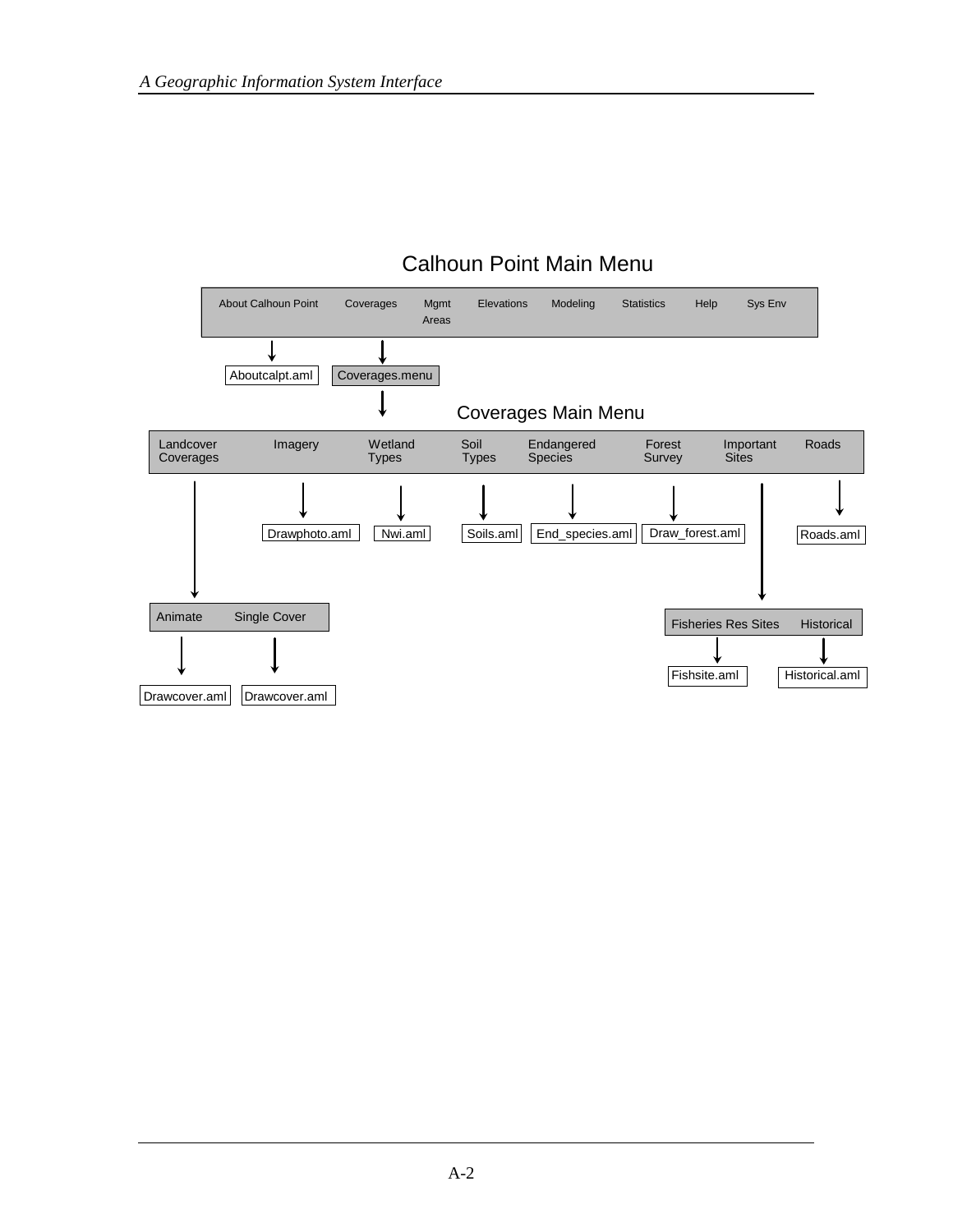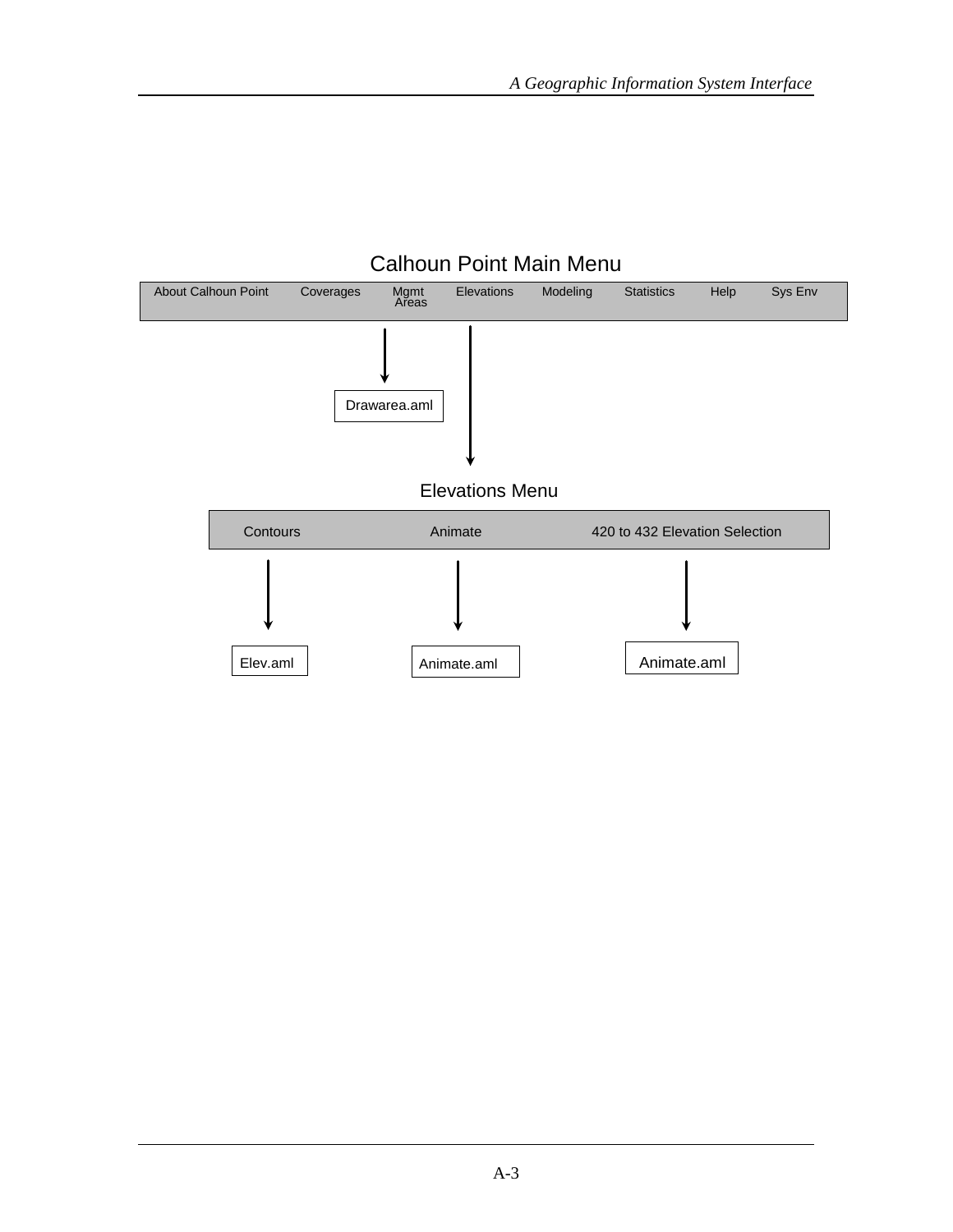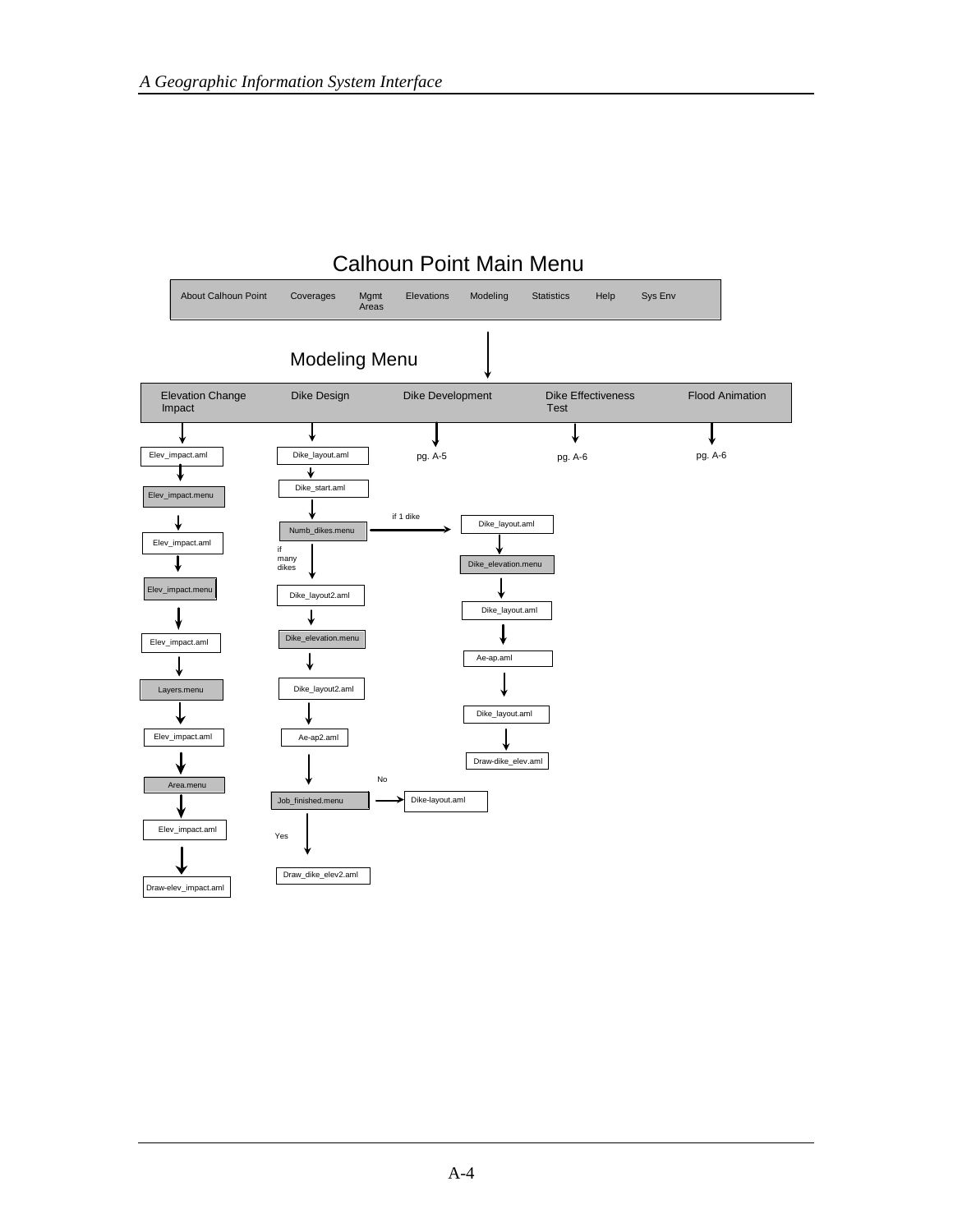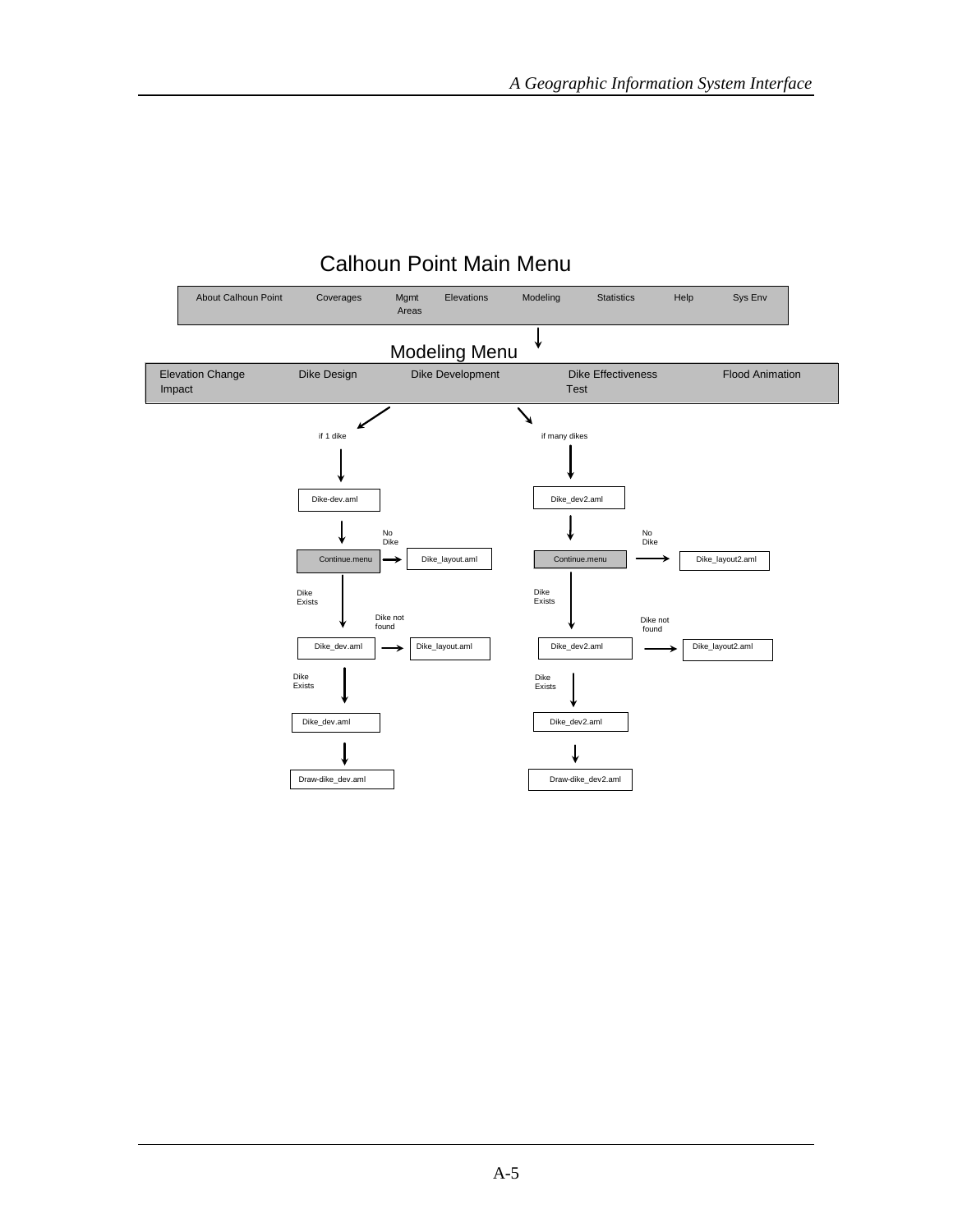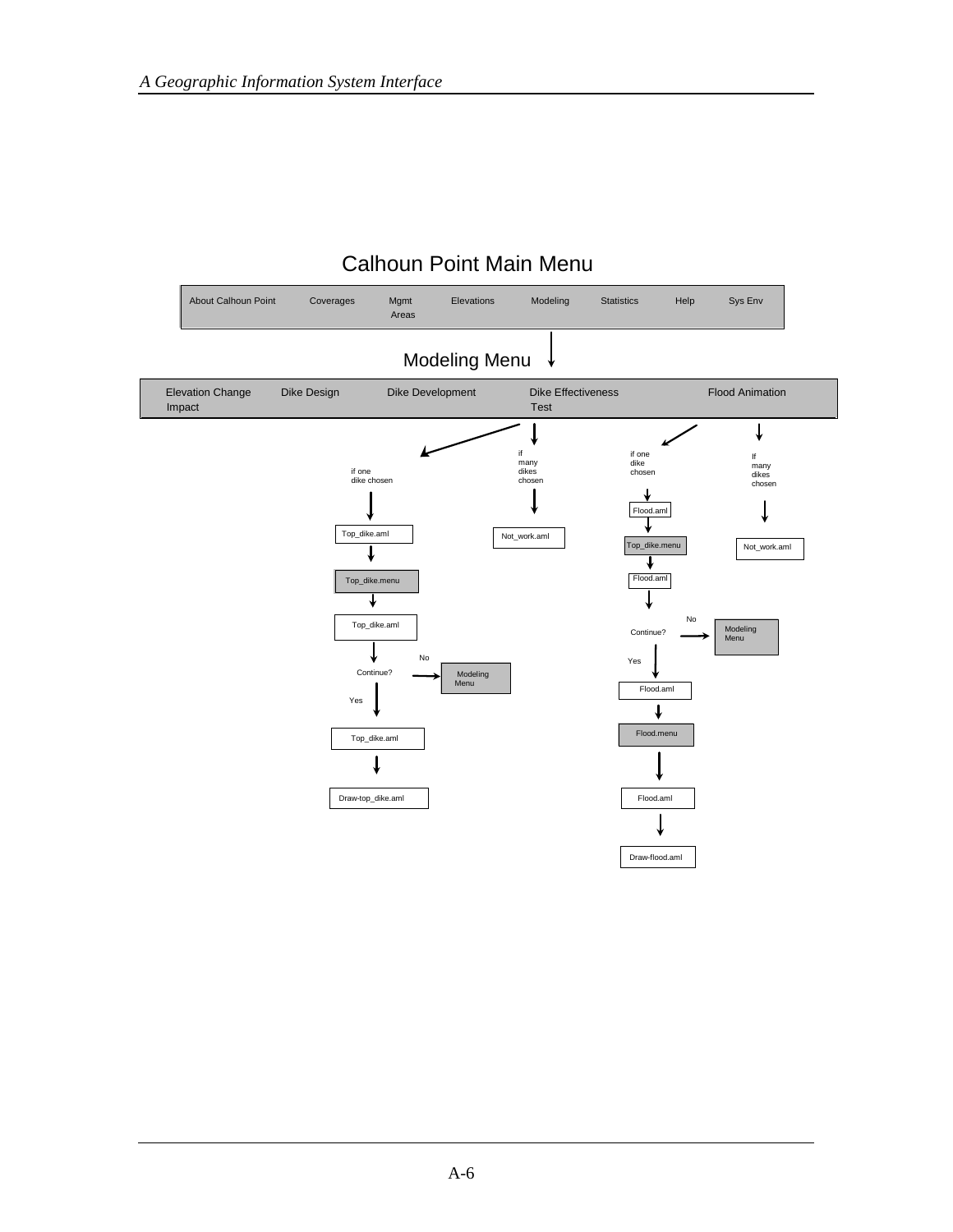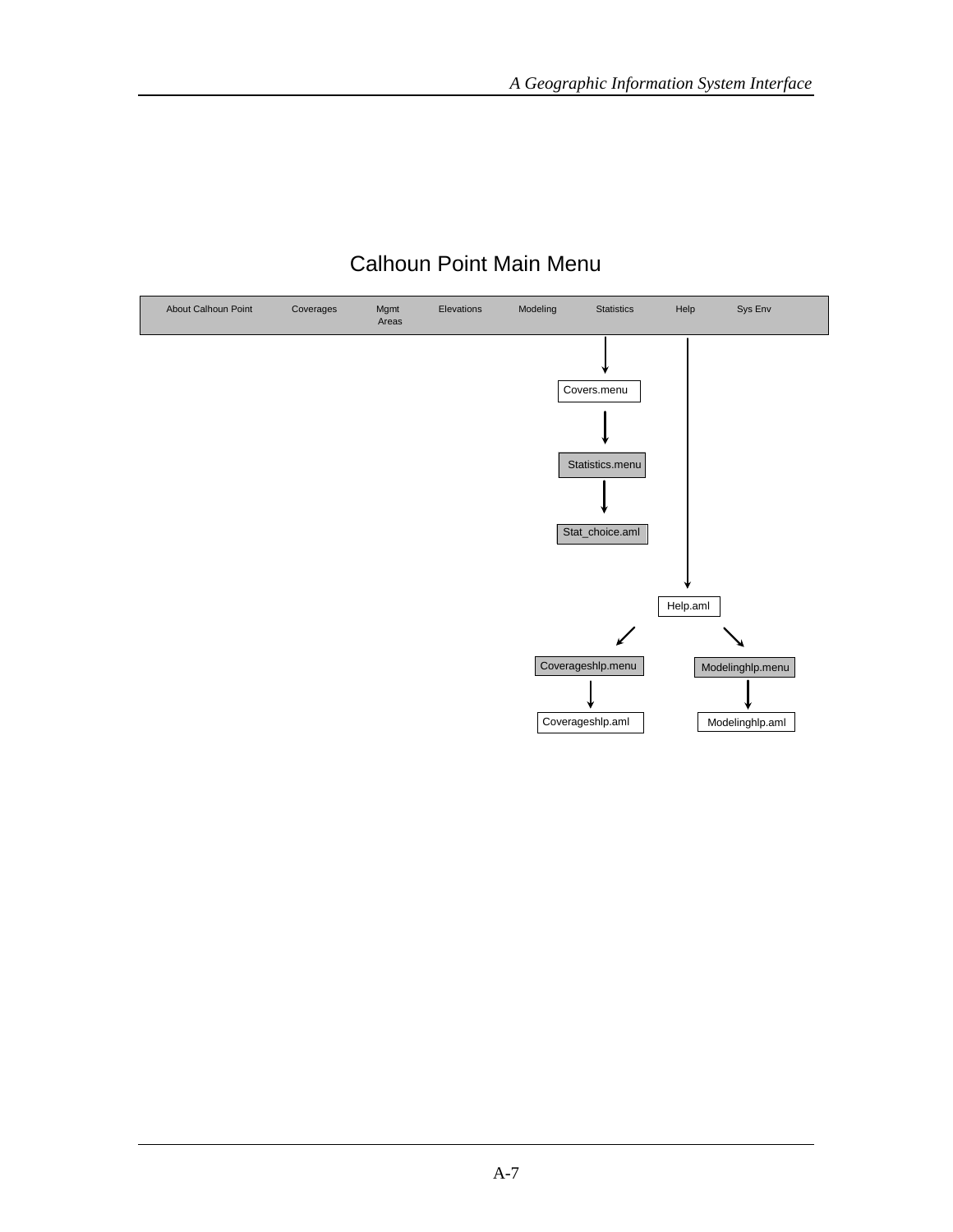| About Calhoun Point | Coverages                                                                                                                                                                                                                                                                                                                                                                                                                                                                  | Mqmt<br>Areas | Elevations | Modeling     | <b>Statistics</b>                                                                                                                                                                                                                                                 | Help | Sys Env             |
|---------------------|----------------------------------------------------------------------------------------------------------------------------------------------------------------------------------------------------------------------------------------------------------------------------------------------------------------------------------------------------------------------------------------------------------------------------------------------------------------------------|---------------|------------|--------------|-------------------------------------------------------------------------------------------------------------------------------------------------------------------------------------------------------------------------------------------------------------------|------|---------------------|
|                     |                                                                                                                                                                                                                                                                                                                                                                                                                                                                            |               |            | Sys Env Menu |                                                                                                                                                                                                                                                                   |      |                     |
|                     | Zoom In                                                                                                                                                                                                                                                                                                                                                                                                                                                                    |               |            |              |                                                                                                                                                                                                                                                                   |      | Dismiss_Zoom Window |
|                     |                                                                                                                                                                                                                                                                                                                                                                                                                                                                            |               |            |              |                                                                                                                                                                                                                                                                   |      |                     |
|                     | Zoom.aml                                                                                                                                                                                                                                                                                                                                                                                                                                                                   |               |            |              |                                                                                                                                                                                                                                                                   |      | Dismiss_zoom.aml    |
|                     |                                                                                                                                                                                                                                                                                                                                                                                                                                                                            |               |            |              |                                                                                                                                                                                                                                                                   |      |                     |
|                     | if menu selection is<br>Landcover<br>Mgmt Areas <b>expressions</b><br>Elevation Contours <b>Continuing Continuing Continuing Continuing Continuing Contracts</b><br>Wetlands<br>Elevation Animate or Single -<br>Soils<br>lmagery<br>Elevation Change Impact<br>Dike Design - The Contract of the Discount of the Discount of the Discount of the Discount of the Discount of<br>Dike Development -<br>Fisheries Res Sites -<br>Dike Effectiveness Test<br>Flood Animation |               |            |              | Drawcover.aml<br>Drawarea.aml<br>Elev.aml<br>Nwi.aml<br>Animate.aml<br>Soils am I<br>Drawphoto.aml<br>Draw-elev_impact.aml<br>Draw-dike elev.aml<br>Draw-dike dev.aml<br>End species.aml<br>Historical.aml<br>Fishsite.aml<br>Draw-top dike.aml<br>Draw-flood.aml |      |                     |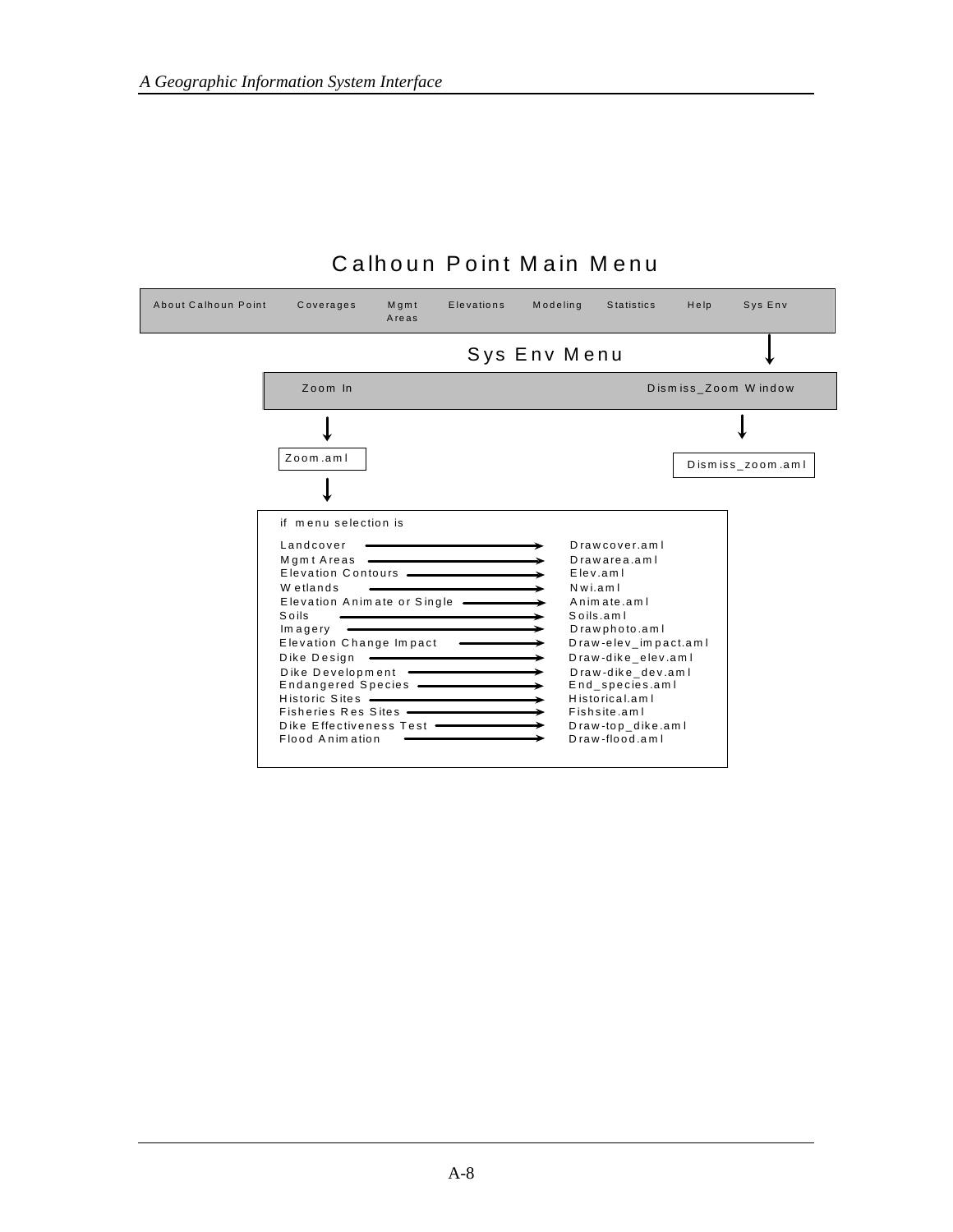# **Appendix B. National Wetlands Inventory Classification for the Calhoun Point Area.**

\_\_\_\_\_\_\_\_\_\_\_\_\_\_\_\_\_\_\_\_\_\_\_\_\_\_\_\_\_\_\_\_\_\_\_\_\_\_\_\_\_\_\_\_\_\_\_\_\_\_\_\_\_\_\_\_\_\_\_\_\_\_\_\_\_\_\_\_\_\_\_\_\_\_\_\_\_\_\_\_

| <b>NWI Code</b> | <b>Classification</b>                                                                      |
|-----------------|--------------------------------------------------------------------------------------------|
| PFO1Ah          | Palustrine, forested; broadleaf deciduous, temporary, impounded                            |
| PSS1Ah          | Palustrine, scrub/shrub; broadleaf deciduous, temporary, impounded                         |
| EM1Ch           | Palustrine, emergent; persistent, seasonal, impounded                                      |
| U               | Unknown                                                                                    |
| PEM1Fh          | Palustrine, emergent; persistent, semipermanent, impounded                                 |
| L2AB3Hh         | Lacustrine, littoral, aquatic bed, rooted vascular, permanent, impounded                   |
| L2UB3Hh         | Lacustrine, littoral, unconsolidated bottom, mud, permanent, impounded                     |
| PFO1Ch          | Palustrine, forested, broadleaf deciduous, seasonal, impounded                             |
| PEM1Ah          | Palustrine, emergent, persistent, temporary, impounded                                     |
| L1UB3Hh         | Lacustrine, limnetic, unconsolidated bottom, mud, permanent, impounded                     |
| L2AB4Hh         | Lacustrine, littoral, aquatic bed, floating vascular, permanent, impounded                 |
| L2EM2Hh         | Lacustrine, littoral, emergent, nonpersistent, permanent, impounded                        |
| PSS1Ch          | Palustrine, scrub/shrub, broadleaf deciduous, seasonal, impounded                          |
| L2EM2Gh         | Lacustrine, littoral, emergent, nonpersistent, intermittently exposed, impounded           |
| L2AB4Gh         | Lacustrine, littoral, aquatic bed, floating vascular, intermittently exposed,<br>impounded |
| PAB4Hh          | Palustrine, aquatic bed, floating vascular, intermittently exposed, impounded              |
| PEM2Gh          | Palustrine, emergent, nonpersistent, intermittently exposed, impounded                     |
| PAB4Gh          | Palustrine, aquatic bed, floating vascular, permanent, impounded                           |
| PUB3Gh          | Palustrine, unconsolidated bottom, mud, intermittently exposed, impounded                  |
| PAB3Hh          | Palustrine, aquatic bed, rooted vascular, permanent, impounded                             |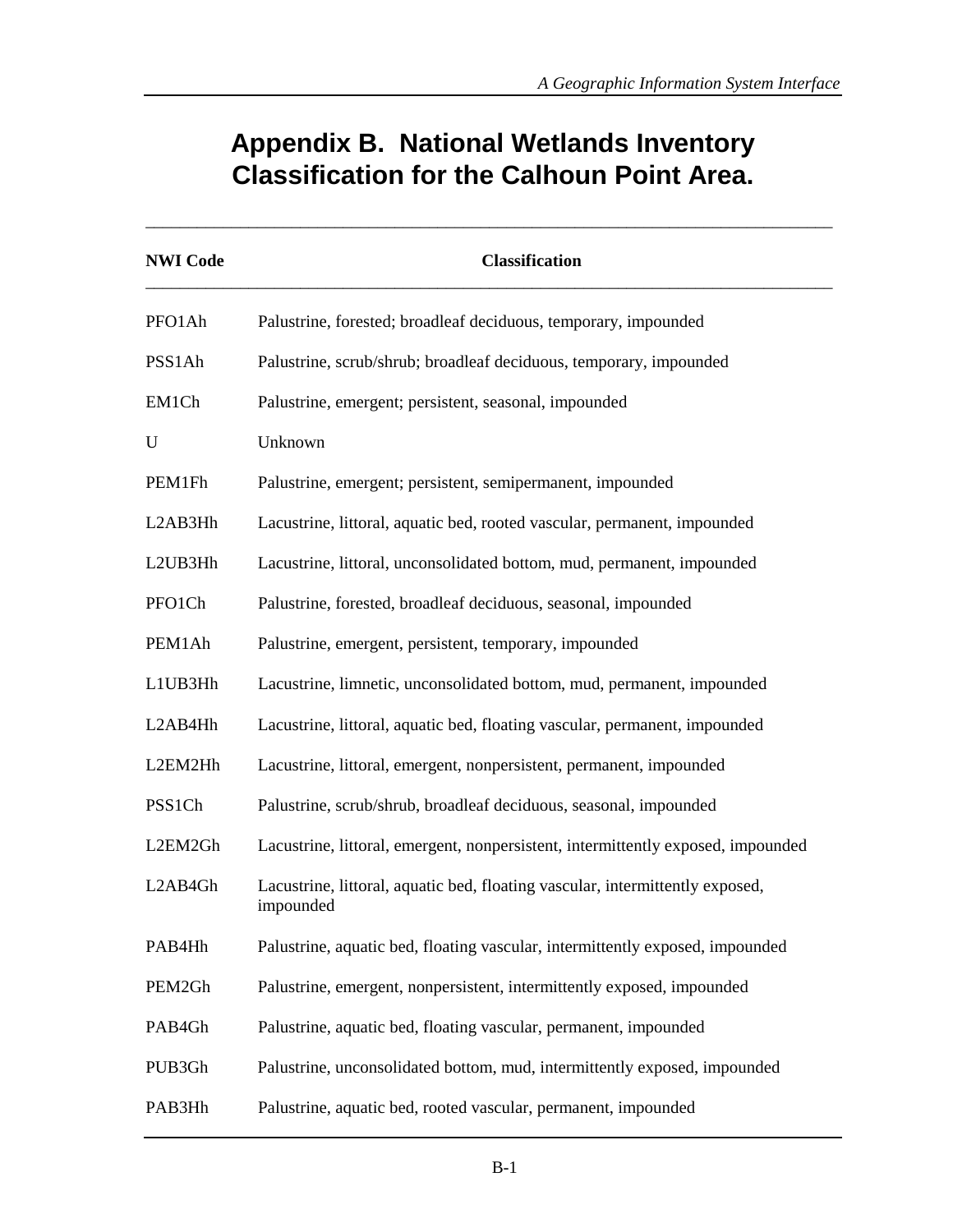| PAB3Gh                            | Palustrine, aquatic bed, rooted vascular, intermittently exposed, impounded             |
|-----------------------------------|-----------------------------------------------------------------------------------------|
| L2US2Ch                           | Lacustrine, littoral, unconsolidated shore, sand, intermittently exposed, impounded     |
| PEM2Hh                            | Palustrine, emergent, nonpersistent, permanent, impounded                               |
| L2US2Chs                          | Lacustrine, littoral, unconsolidated shore, sand, seasonal, impounded, spoil            |
| PUS3Ch                            | Palustrine, unconsolidated shore, mud, seasonal, impounded                              |
| L <sub>2</sub> RS <sub>2</sub> Ch | Lacustrine, littoral, rocky shore, rubble, seasonal, impounded                          |
| PEM1Chs                           | Palustrine, emergent, persistent, seasonal, impounded, spoil                            |
| PUB3Ghx                           | Palustrine, unconsolidated bottom, mud, intermittently exposed, impounded,<br>excavated |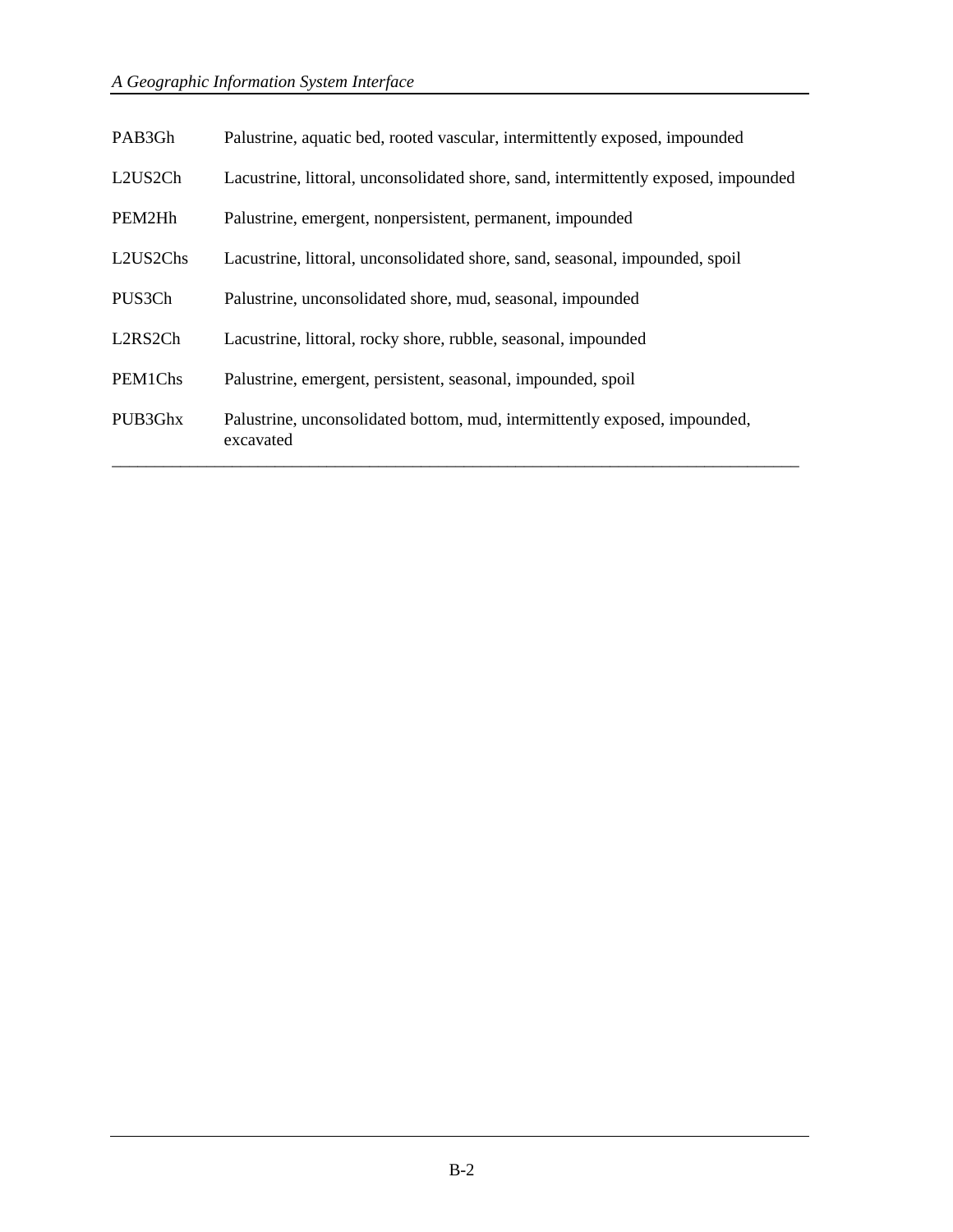| REPORT DOCUMENTATION PAGE                                                                                                                                                                                                                                                                                                                                                                                                                                                                                                                                                                                                                                                                                                                                                                                                                                                                                                                                                                                                                                                                                                                                                                                                                                                                                                                                                                         |                                             |                                            |         | Form Approved<br>OMB No. 0704-0188                       |
|---------------------------------------------------------------------------------------------------------------------------------------------------------------------------------------------------------------------------------------------------------------------------------------------------------------------------------------------------------------------------------------------------------------------------------------------------------------------------------------------------------------------------------------------------------------------------------------------------------------------------------------------------------------------------------------------------------------------------------------------------------------------------------------------------------------------------------------------------------------------------------------------------------------------------------------------------------------------------------------------------------------------------------------------------------------------------------------------------------------------------------------------------------------------------------------------------------------------------------------------------------------------------------------------------------------------------------------------------------------------------------------------------|---------------------------------------------|--------------------------------------------|---------|----------------------------------------------------------|
| Public reporting burden for this collection of information is estimated to average 1 hour per response, including the time for reviewing instructions, searching existing<br>data sources, gathering and maintaining the data needed, and completing and reviewing the collection of information. Send comments regarding this burden estimate or<br>any other aspect of this collection of information, including suggestions for reducing this burden, to Washington Headquarters Services, Directorate for Information<br>Operations and Reports, 1215 Jefferson Davis Highway, Suite 1204, Arlington, VA 22202-4302, and to the Office of Management and Budget, Paperwork Reduction<br>Project (0704-0188), Washington, D.C. 20503                                                                                                                                                                                                                                                                                                                                                                                                                                                                                                                                                                                                                                                           |                                             |                                            |         |                                                          |
| 1. AGENCY USE ONLY (Leave blank)                                                                                                                                                                                                                                                                                                                                                                                                                                                                                                                                                                                                                                                                                                                                                                                                                                                                                                                                                                                                                                                                                                                                                                                                                                                                                                                                                                  |                                             | 2. REPORT DATE                             |         | 3. REPORT TYPE AND DATES COVERED                         |
|                                                                                                                                                                                                                                                                                                                                                                                                                                                                                                                                                                                                                                                                                                                                                                                                                                                                                                                                                                                                                                                                                                                                                                                                                                                                                                                                                                                                   |                                             | <b>July 1996</b>                           |         |                                                          |
| <b>4. TITLE AND SUBTITLE</b>                                                                                                                                                                                                                                                                                                                                                                                                                                                                                                                                                                                                                                                                                                                                                                                                                                                                                                                                                                                                                                                                                                                                                                                                                                                                                                                                                                      |                                             |                                            |         | 5. FUNDING NUMBERS                                       |
| Geospatial application: A geographic information system interface designed for use in river management                                                                                                                                                                                                                                                                                                                                                                                                                                                                                                                                                                                                                                                                                                                                                                                                                                                                                                                                                                                                                                                                                                                                                                                                                                                                                            |                                             |                                            |         |                                                          |
| 6. AUTHOR(S)                                                                                                                                                                                                                                                                                                                                                                                                                                                                                                                                                                                                                                                                                                                                                                                                                                                                                                                                                                                                                                                                                                                                                                                                                                                                                                                                                                                      |                                             |                                            |         |                                                          |
| David R. McConville, <sup>1</sup> Thomas W. Owens, <sup>2</sup> and Anjela S. Redmond <sup>3</sup>                                                                                                                                                                                                                                                                                                                                                                                                                                                                                                                                                                                                                                                                                                                                                                                                                                                                                                                                                                                                                                                                                                                                                                                                                                                                                                |                                             |                                            |         |                                                          |
| 7. PERFORMING ORGANIZATION NAME AND ADDRESS                                                                                                                                                                                                                                                                                                                                                                                                                                                                                                                                                                                                                                                                                                                                                                                                                                                                                                                                                                                                                                                                                                                                                                                                                                                                                                                                                       |                                             |                                            |         | 8. PERFORMING ORGANIZATION                               |
| Saint Mary's University of Minnesota, Resource Studies Center, 700 Terrace Heights, Winona, Minnesota 55987                                                                                                                                                                                                                                                                                                                                                                                                                                                                                                                                                                                                                                                                                                                                                                                                                                                                                                                                                                                                                                                                                                                                                                                                                                                                                       |                                             |                                            |         | <b>REPORT NUMBER</b>                                     |
| <sup>2</sup> National Biological Service, Environmental Management Technical Center, 575 Lester Avenue<br>Onalaska, Wisconsin 54650                                                                                                                                                                                                                                                                                                                                                                                                                                                                                                                                                                                                                                                                                                                                                                                                                                                                                                                                                                                                                                                                                                                                                                                                                                                               |                                             |                                            |         |                                                          |
| <sup>3</sup> Illinois Natural History Survey, Pool 26 Field Station, 4134 Alby, Alton, Illinois 62002                                                                                                                                                                                                                                                                                                                                                                                                                                                                                                                                                                                                                                                                                                                                                                                                                                                                                                                                                                                                                                                                                                                                                                                                                                                                                             |                                             |                                            |         |                                                          |
| 9. SPONSORING/MONITORING AGENCY NAME(S) AND ADDRESS(ES)                                                                                                                                                                                                                                                                                                                                                                                                                                                                                                                                                                                                                                                                                                                                                                                                                                                                                                                                                                                                                                                                                                                                                                                                                                                                                                                                           |                                             |                                            |         | 10. SPONSORING/MONITORING<br><b>AGENCY REPORT NUMBER</b> |
| National Biological Service<br>Environmental Management Technical Center<br>575 Lester Avenue<br>Onalaska, Wisconsin 54650                                                                                                                                                                                                                                                                                                                                                                                                                                                                                                                                                                                                                                                                                                                                                                                                                                                                                                                                                                                                                                                                                                                                                                                                                                                                        |                                             |                                            | 96-T003 |                                                          |
| 11. SUPPLEMENTARY NOTES                                                                                                                                                                                                                                                                                                                                                                                                                                                                                                                                                                                                                                                                                                                                                                                                                                                                                                                                                                                                                                                                                                                                                                                                                                                                                                                                                                           |                                             |                                            |         |                                                          |
|                                                                                                                                                                                                                                                                                                                                                                                                                                                                                                                                                                                                                                                                                                                                                                                                                                                                                                                                                                                                                                                                                                                                                                                                                                                                                                                                                                                                   |                                             |                                            |         |                                                          |
| 12a. DISTRIBUTION/AVAILABILITY STATEMENT                                                                                                                                                                                                                                                                                                                                                                                                                                                                                                                                                                                                                                                                                                                                                                                                                                                                                                                                                                                                                                                                                                                                                                                                                                                                                                                                                          |                                             |                                            |         | 12b. DISTRIBUTION CODE                                   |
| Release unlimited. Available from National Technical Information Service, 5285 Port Royal Road, Springfield, VA 22161<br>$(1-800-553-6847)$ or 703-487-4650)                                                                                                                                                                                                                                                                                                                                                                                                                                                                                                                                                                                                                                                                                                                                                                                                                                                                                                                                                                                                                                                                                                                                                                                                                                      |                                             |                                            |         |                                                          |
| 13. ABSTRACT (Maximum 200 words)                                                                                                                                                                                                                                                                                                                                                                                                                                                                                                                                                                                                                                                                                                                                                                                                                                                                                                                                                                                                                                                                                                                                                                                                                                                                                                                                                                  |                                             |                                            |         |                                                          |
| A pilot geographic information system (GIS) graphical user interface (GUI) was designed to facilitate habitat rehabilitation and enhancement planning by the U.S. Army Corps of<br>Engineers, St. Louis District. Undertaken in summer 1993, the project was developed to provide sample analyses for the Calhoun Point Habitat Rehabilitation and Enhancement<br>Project on Pool 26 of the Upper Mississippi River System. The main objective of the project was to show how a GIS can assist in the design and evaluation of a project. The<br>interface allows users to become familiar with the features of the area from a contemporary as well as a historical perspective, conduct statistical summaries, and develop and test<br>varying modeling scenarios involving dike placement and water level elevations. The interface was written in Arc Macro Language and executed in the ARC/INFO version 6.1<br>(Environmental Systems Research Institute, Redlands, CA) vector and raster environment on a UNIX workstation platform. The GUI is menu-driven and designed around an<br>expandable hierarchical data structure. In operation, the user sets the analysis environment by selecting, through a series of menus, the elements needed for analysis, including the land<br>cover layer, management plan, and elevations. Graphic and numeric results are displayed on the screen. |                                             |                                            |         |                                                          |
| 14. SUBJECT TERMS                                                                                                                                                                                                                                                                                                                                                                                                                                                                                                                                                                                                                                                                                                                                                                                                                                                                                                                                                                                                                                                                                                                                                                                                                                                                                                                                                                                 |                                             |                                            |         | 15. NUMBER OF PAGES                                      |
| Geographic information system, GIS modeling, habitat improvement, spatial modeling, wetlands enhancement                                                                                                                                                                                                                                                                                                                                                                                                                                                                                                                                                                                                                                                                                                                                                                                                                                                                                                                                                                                                                                                                                                                                                                                                                                                                                          |                                             |                                            |         | 21 pp. + Appendixes A-B                                  |
|                                                                                                                                                                                                                                                                                                                                                                                                                                                                                                                                                                                                                                                                                                                                                                                                                                                                                                                                                                                                                                                                                                                                                                                                                                                                                                                                                                                                   |                                             |                                            |         | 16. PRICE CODE                                           |
| 17. SECURITY CLASSIFICATION<br>OF REPORT                                                                                                                                                                                                                                                                                                                                                                                                                                                                                                                                                                                                                                                                                                                                                                                                                                                                                                                                                                                                                                                                                                                                                                                                                                                                                                                                                          | 18. SECURITY CLASSIFICATION<br>OF THIS PAGE | 19. SECURITY CLASSIFICATION<br>OF ABSTRACT |         | 20. LIMITATION OF ABSTRACT                               |
| Unclassified                                                                                                                                                                                                                                                                                                                                                                                                                                                                                                                                                                                                                                                                                                                                                                                                                                                                                                                                                                                                                                                                                                                                                                                                                                                                                                                                                                                      | Unclassified                                | Unclassified                               |         |                                                          |